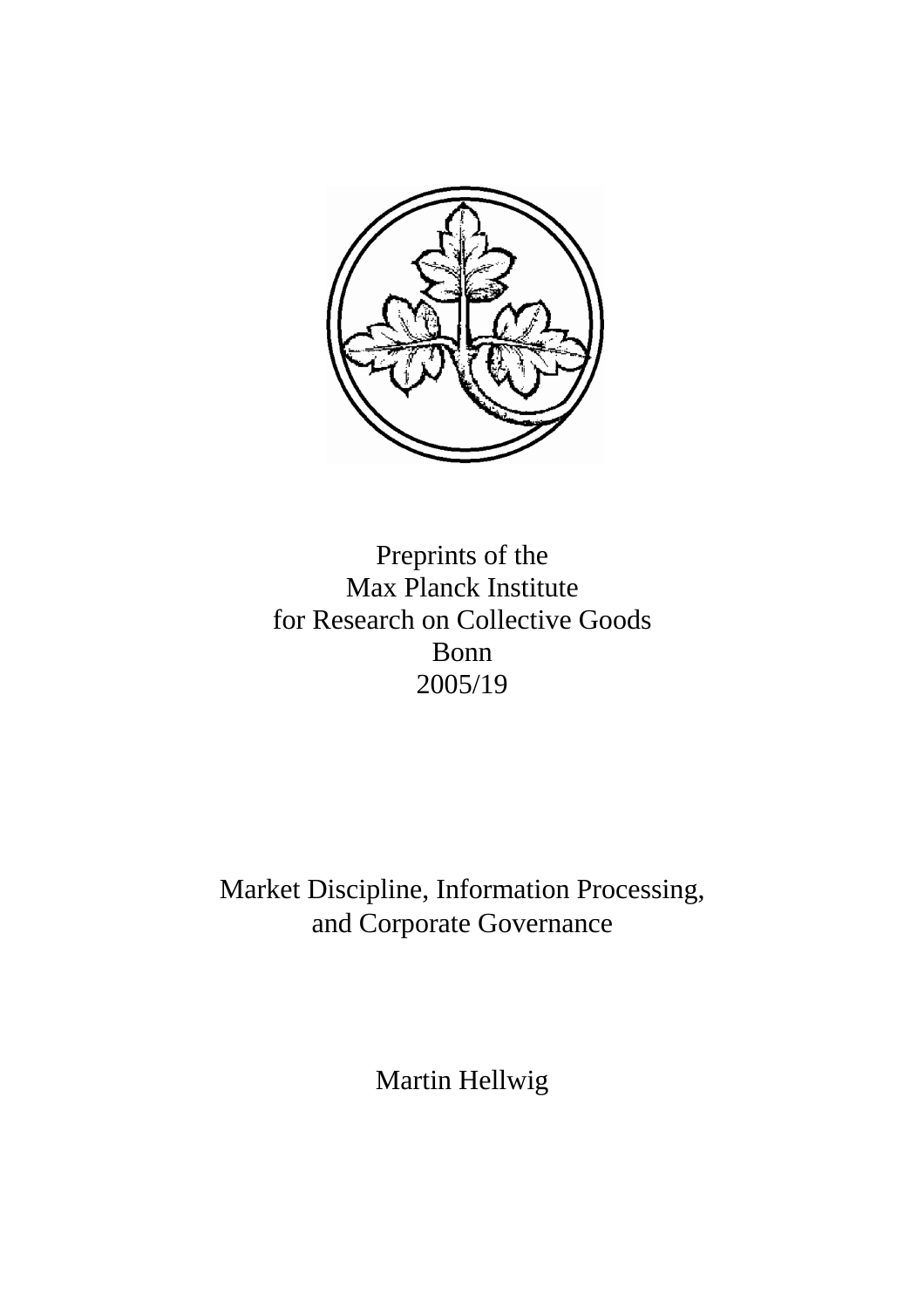

# **Market Discipline, Information Processing, and Corporate Governance**

Martin Hellwig

October 2005

Max Planck Institute for Research on Collective Goods, Kurt-Schumacher-Str. 10, D-53113 Bonn http://www.mpp-rdg.mpg.de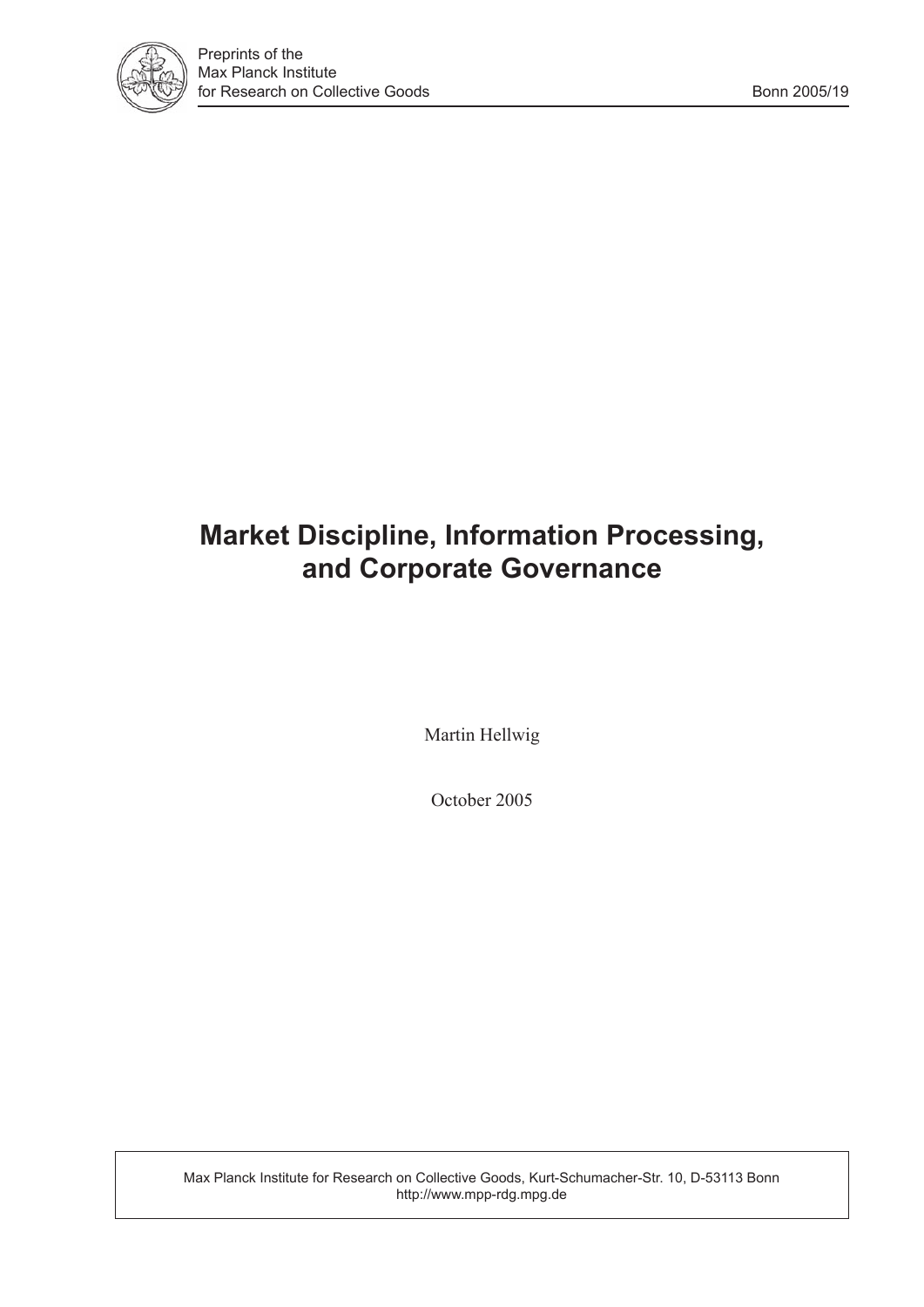#### **Market Discipline, Information Processing, and Corporate Governance<sup>1</sup>**

**Martin Hellwig** 

### **1. Rhetoric, Semantics, and Reality of "Market Discipline"**

This paper discusses the rhetoric, the semantics, and the reality of "market discipline" in the nineties. "Market Discipline" has been one of the miracle words of the last decade. In 1998, lack of market discipline was cited as a major source of the Korean crisis. Institutional changes designed to strengthen market forces and market discipline were a precondition of IMF help. Earlier in the nineties, one could hear that the resumption of capital flows to Mexico and other Latin American countries was closely tied to the use of market-related financing instruments, direct investments and portfolio investments, which were protected by "market discipline" – unlike the bank loans of the seventies, which had to be repeatedly renegotiated in the international debt crisis of the eighties. Questions about the effectiveness of "market discipline", say for the protection, following the Mexican Revolution of 1911, of direct investments and portfolio investments in the eighteen-nineties would typically be dismissed as being politically incorrect.

The notion of "market discipline" also figures prominently in discussions about bank failures and banking crises and about the prudential regulation and supervision of banks. Based on Calomiris and Kahn (1991), Calomiris (1998, 1999) has called for a system of banking regulation which exploits markets (in this case, markets for subordinated debt) and the discipline that they impose to provide regulators information about where to intervene and where not and to provide incentives for bankers to behave well. The Calomiris position has not been adopted by the regulatory community, but even so, the Basel Committee on Banking Supervision (2004) is listing market discipline as the "third pillar" of risk control in banking, after capital requirements and the supervisory review process. These recommendations are to some extent motivated by the notion that the S&L crisis of the eighties in the United States was due to a "lack of market discipline",

 $\overline{a}$ 

<sup>1</sup> Paper presented at the symposium on "Changes of Governance in Europe, Japan, and the US: Corporations, State, Markets, and Intermediaries", organized by the Max Planck Institute for Foreign Private Law and Private International Law and the Japanese-German Center Berlin, September 9 – 11, 2004. I am grateful to Stefan Bechtold, Christoph Engel, and Isabel Schnabel for helpful comments and to the Deutsche Forschungsgemeinschaft for research support through Sonderforschungsbereich 504 and SonderforschungsbereichTransregio 15.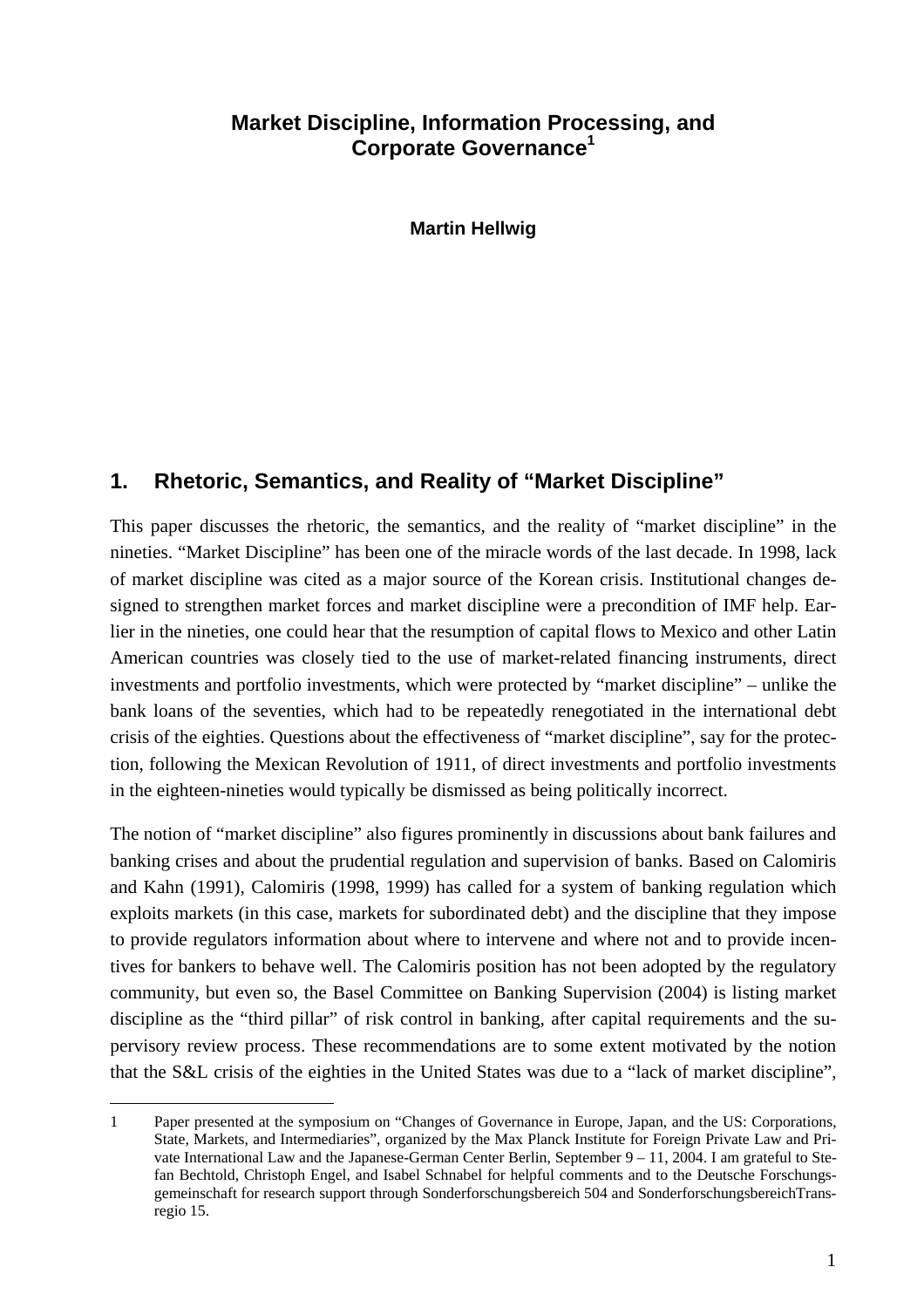as deposit insurance eliminated all incentives for depositors to monitor the institutions where they were depositing their savings.

References to "market discipline" should be seen as part of a wider debate on corporate finance and corporate governance. Elsewhere (Hellwig 2000), I have referred to this debate as the "ongoing repertory play 'banks versus markets'", with some scepticism as to whether this is really the right play to be performing. In previous times, performances of this repertory play had enacted the myth that long-term implicit relations of nonfinancial institutions with banks were responsible for the perceived superiority of the German or the Japanese economy relative to the U.K. or the U.S. economy as these long-term relations enabled the German or Japanese financial systems to mobilize funds for large-scale, long-term investments (Gerschenkron 1962, Mayer 1988, Hoshi et al. 1990, 1991). In contrast, more recent performances have stressed the ability of markets – in a suitable legal and political environment – to provide finance to people who are complete outsiders to the system, thereby preventing the kind of sclerosis that sets in when routes to the top of the social hierarchy are strictly controlled by those who already are at the top (LaPorta et al. 1997, Rajan and Zingales 2003a, 2003b). Given the downturn of Japanese banks since the early nineties and the spectacular performance of worldwide stock markets in the second half of the nineties, ascendance in these debates has moved from the "pro-bank" to the "pro-market" exponents. However, the analytical basis for either assessment is unclear (see, e.g., the comments of Allen (2003) and Hellwig (2003) on Rajan and Zingales (2003b).

In this context, developments since 2000 should make us pause. Discoveries of fraud in companies like Enron, Worldcom, etc. raise questions about the reality of "market discipline". Even where there was no wrongdoing, the ready availability of funds in the late nineties to any company with a "dotcom" in its name suggests that, at least at this time, markets did not impose much discipline. Cash was generously delivered and generously burnt. The subsequent burst of the bubble provides some indication of overvaluation. It also seems clear that there has been excessive real investment, e.g., in fibre glass transmission facilities in telecommunications. In current performances of the repertory play "banks versus markets", these developments are sometimes treated as unfortunate accidents due to the misdeeds of particular persons, soon to be eliminated through the enactment of appropriate new rules (Rajan and Zingales 2003b). I am not convinced of this assessment. One must be concerned about the possibility that the misreporting and fraud, the development of the bubble and its burst, as well as the long reluctance that the Administration and Congress in the Unites States have shown against corrective measures, may be a reflection of systematic problems which must be encompassed by any serious debate on finance and governance.

Any assessment of "market discipline" is impeded by the fact that the meaning of the term is unclear. Journalists nowadays use it with reference to day-to-day stock market valuations of firms and the interpretation of these valuations as a measure of corporate performance. However, for such market assessments to have a disciplinary effect, there must be a mechanism by which share prices feed into managerial incentives. In the eighties, the literature on the market for corporate control (e.g., Jensen and Ruback 1983) suggested that the takeover mechanism fulfils this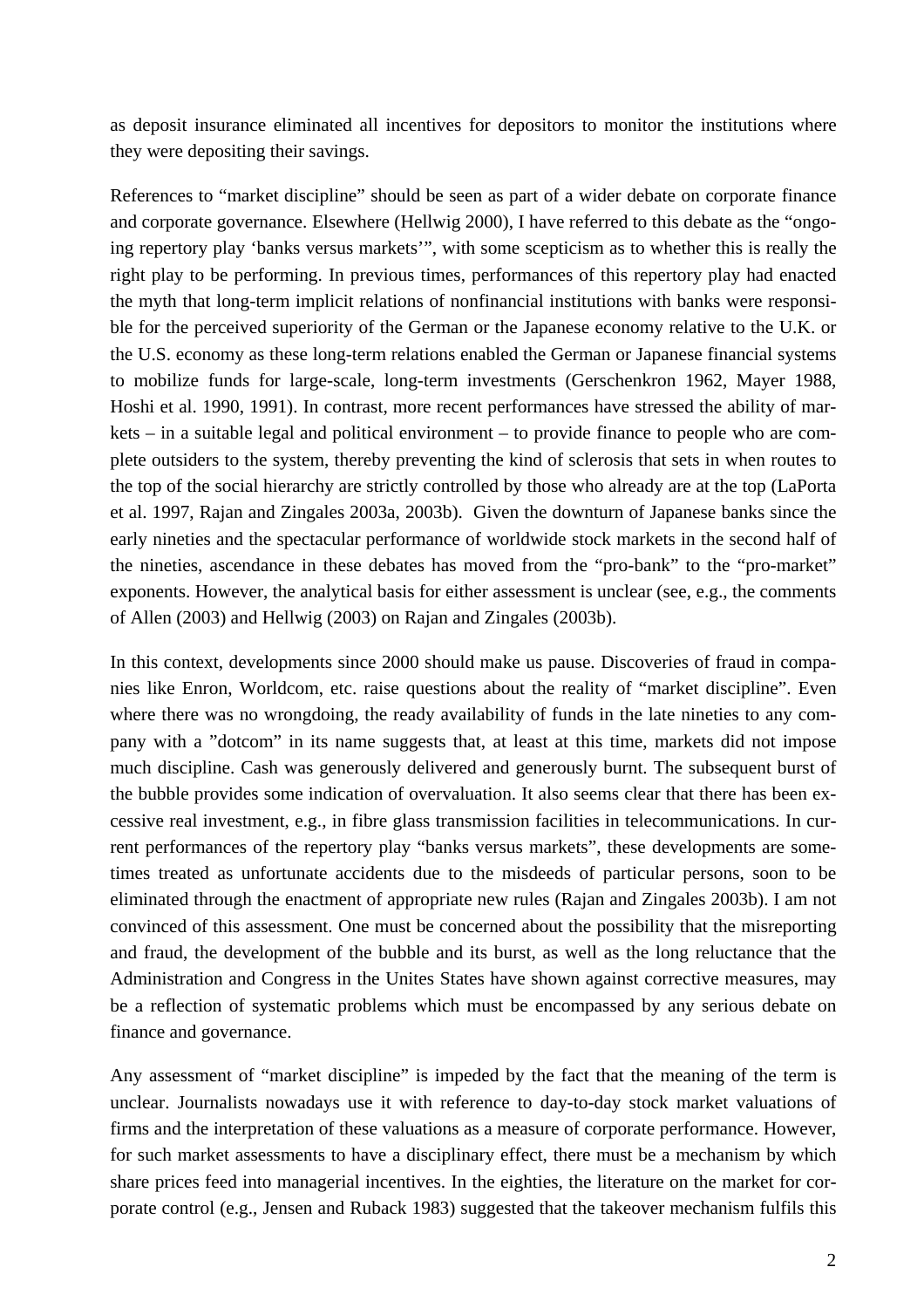role (though day-to-day stock market valuations play hardly a role in that context). The more recent literature on corporate governance (Shleifer and Vishny 1997, La Porta et al. 1997, 1998) still lists the legal environment facilitating hostile takeovers as one of the preconditions for a well-functioning "market-oriented" financial system, but given the developments of the nineties, emphasis on the takeover mechanism has been replaced by considerations of explicit managerial incentives. Perhaps the role of "shareholder value" rhetoric as a focus of boardroom conversation and boardroom rivalries should also be considered. How else could one explain that "shareholder value" standards have come into prominence even where shareholder powers were reduced or at least not increased?

In the context of banking and banking regulation, "market discipline" is used in yet another sense. In Calomiris and Kahn (1991) or Diamond and Rajan (2001) – and in the various critical assessments of the S&L as well as other financial crises (Calomiris and Gorton 1991) – the banker is subjected to discipline by the requirement to repay deposits "on demand". The combination of the "on demand" clause and the sequential-service provision in the demand deposit contract provides depositors with an incentive to monitor the banker. If they don't like what they see, they can ask for their money back, with some chance that, if matters are really bad, they may be first in line at the bank. Here the disciplining mechanism is provided by an explicit contractual arrangement, though no market is involved. In Calomiris (1997), in contrast, the proposal is for bankers to have relatively short-term subordinated debt outstanding, which is traded in organized markets, so the market price of this debt indicates the market's assessment of the bank's solvency. As for the question of discipline, the premium over the market rate of interest which the market requires in order to be willing to hold the bank's debt is supposed to serve as a signal triggering supervisory intervention. In extreme cases, the unwillingness of the market to roll over the bank's subordinated debt when it comes due would force the bank out of business, either because it fails to meet the regulatory requirement of x% subordinated debt or because the lack of the money itself creates an outright liquidity problem. In this proposal, there is an involvement of the market but, as in the corporate governance context, the disciplinary mechanism is not entirely clear. To a large extent, discipline is brought about by regulatory intervention on the basis of market signals rather than an intervention by market participants.

These observations suggest that perhaps the eminence of the term "market discipline" is based less on the analytical rigour of the concept(s) than on the emotional appeal of any reference to the strength of "markets". The emotional appeal is particularly strong in the United States, where "the market" serves as a dream factory second only to Hollywood, and where financial institutions as well as the media that thrive on "the market" seem to be in a position to determine the rules of public rhetoric.<sup>2</sup> Rhetorically, "the market" tends to be identified with "the market system", which makes it difficult to express scepticism about the wonders that are to be expected from "market discipline". For economists, the difficulty is particularly great because the notion

<sup>-</sup>2 One sometimes wonders to what extent the "Washington consensus", by which such public discussion feeds into policy measures of the United States and of the International Monetary Fund, may not be reflecting the particular interests of these institutions; see Stiglitz (2002).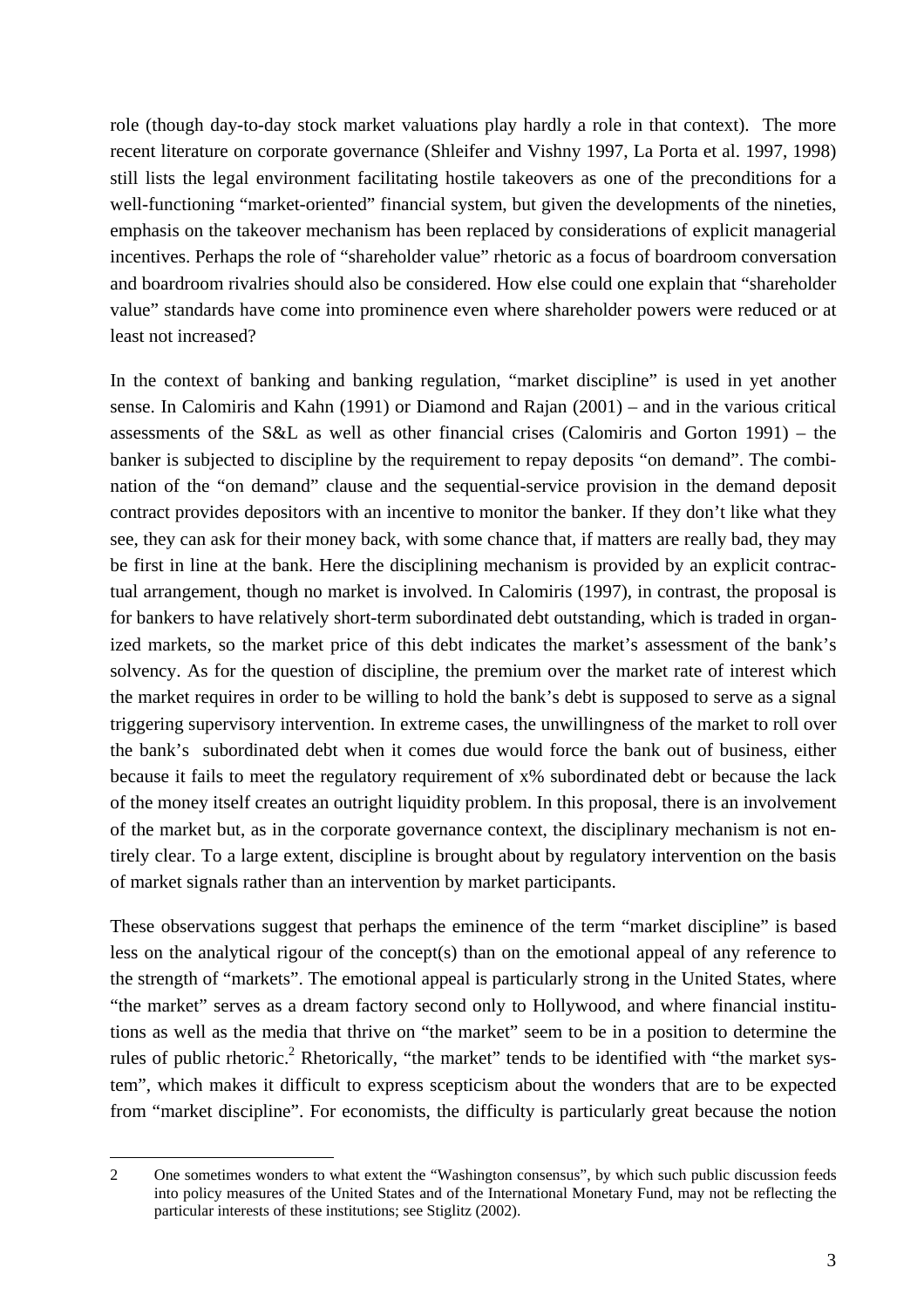that markets function well is at the core of economic theory, and we all know about the wonders that can be expected if the law of supply and demand is allowed to work without extraneous intervention.

However, we should appreciate that discussions of "market discipline" have little to do with "the market system" or even the simple notion of a "market" as it is analysed in economic theory. Economic theory looks at markets in the abstract, focussing on their implications for the allocation of resources, without saying anything – at least in general discussions – on the institutions that serve to implement these allocations. To the extent that we refer to this issue at all, we talk about a fictitious Walrasian auctioneer who sets prices so as to equate supplies and demands. We don't talk about this person's information, about his incentives, or even his wages – after all, he is just a fiction.

We do tell our students that, in real life, stock markets are the ones which most resemble the markets in our models, but we do *not* go on to make the policy recommendation that all markets should be organized like stock markets. When we see automobile markets characterized by close relations between producers and dealers, which enable consumers to identify a dealer with a certain brand, we do not complain about the lack of anonymity and the scope for corruption that are provided by such personalized car provision. Instead we see such vertical relations and the use of brand names as devices to handle moral hazard in relations between the producer and the distributor and to reduce the impact of information asymmetry about quality, solving problems which the Walrasian market model has not even addressed. Standard banking theory suggests a similar role for banks acting to facilitate economic transactions in the face of problems which, in the theoretical models, are hidden underneath the fictitious auctioneer (Hellwig 1998).

Thus, discussions of "market discipline" should be freed from references – explicitly or emotionally – to "the market system". In all of the instances given, "market discipline" is presented as a device to affect the behaviour of a corporate manager or a banker so as to reduce the agency costs associated with external financing of this person's operations. This has little to do with the law of supply and demand and a lot to do with the institutional framework which implements "market allocations", presumably in a way which reduces the impact of moral hazard and asymmetric information to ensure that the provision of external finance is reasonably viable. In terms of the automobile example, this is like the question of what combination of brand reputation and warranty provision is appropriate or what exclusionary clauses should be stipulated in the dealership contract.

Given the need to descend from the lofty heights of economic-systems rhetoric to the nitty-gritty of information and incentive problems, it is a bit disconcerting to see that the term "market discipline" covers so many different examples. It is also disconcerting that the term is used in a wholesale fashion without much concern for what the alternatives are in any one instance. In the following, I will attempt to bring some structure into the discussion, on both counts. I will begin with a discussion of what financial "markets" actually do and in what sense one can speak of "markets" as performing such functions differently from other institutions. In particular, I will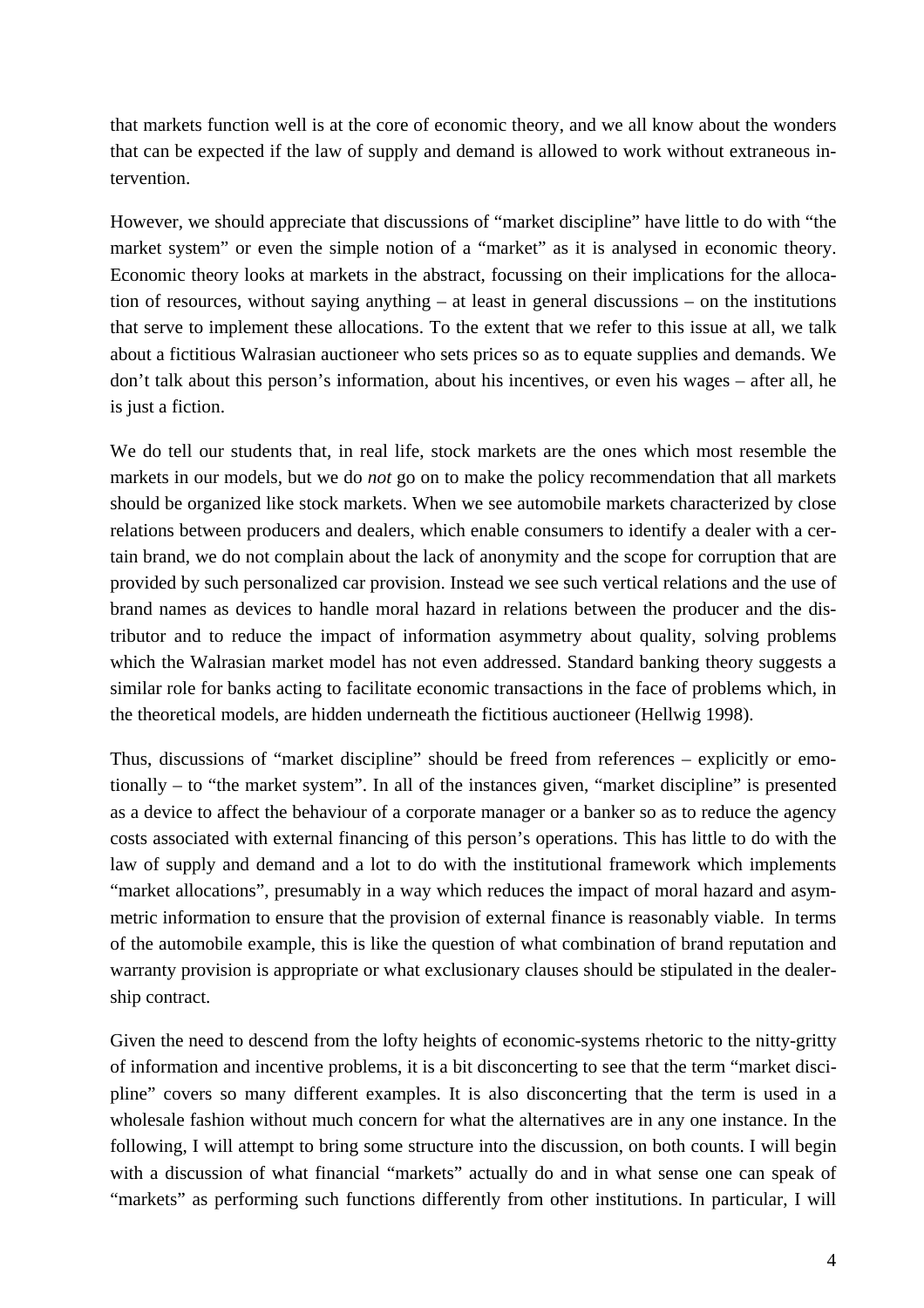discuss the specifics of information processing in different institutions and different governance structures. Finally, I will return to a discussion of "market discipline" and corporate governance.

## **II. What Do Financial "Markets" Do? What Do They Do Differently?**

At a first glance, the answer to the question of what financial "markets" do is rather obvious: They provide finance to households and firms that need extra funds, relying on the surpluses of other units of the economy. In so doing, they have an influence on what kinds of expenditures are undertaken, in particular, what investment projects are selected, which in turn is a major determinant of the economy's return prospects and the economy's risks.

In cases where the investment horizons of final investors fall short of the length of life of an investment project, secondary financial "markets" provide liquidity, enabling the initial investor to sell when he wants to, even when the project is still going on. In such cases, the later returns of the investment project benefit the initial investor not because he is around to reap them, but because the prospect of these returns determines the price at which he can sell.

On a second look, however, one appreciates that the preceding account characterizes the functions of the financial system as a whole rather than anything specific about financial "markets". In a standard account of a bank-dominated financial system, we see banks collecting funds from households and firms with surpluses and using these funds to provide finance to households and firms that need them, thereby affecting what investment projects are selected and what return prospects and risks the economy is facing. To the extent that these banks engage in maturity transformation, they also provide liquidity, e.g., as the "on demand" clause enables each depositor to reap his returns whenever he wants to. At this superficial level then, there is no difference between the functions of a system of financial "markets" and the functions of a banking system.

In terms of the mechanics of the system, two major differences between a system based on "markets" and a system based on banks jump to the eye: First, on the financing side, "market" finance involves multiple financiers and tends to be more anonymous, with less of an ongoing relationship and less scope for "cronyism", than bank finance. Second, in terms of the relation between final users and final providers of funds, "market" finance tends to involve more direct finance, i.e., claims that are issued by the final user of funds and that directly expose the final provider of funds to the specific risks associated with the final user. For "market" finance, a paradigmatic example would be the initial public offering of common stock of a firm to final investors, for bank finance the use of customer deposits to provide bank loans to a firm in the context of an exclusive "main bank" relation.

However, there are many hybrids: Banks controlling access to the stock market in pre-1914 Germany and selling their customers the shares of firms with whom they had a main bank relation would be an instance of banks using their dominance over the financial system to influence an operation that would ordinarily be associated with "market" finance. The provision of bank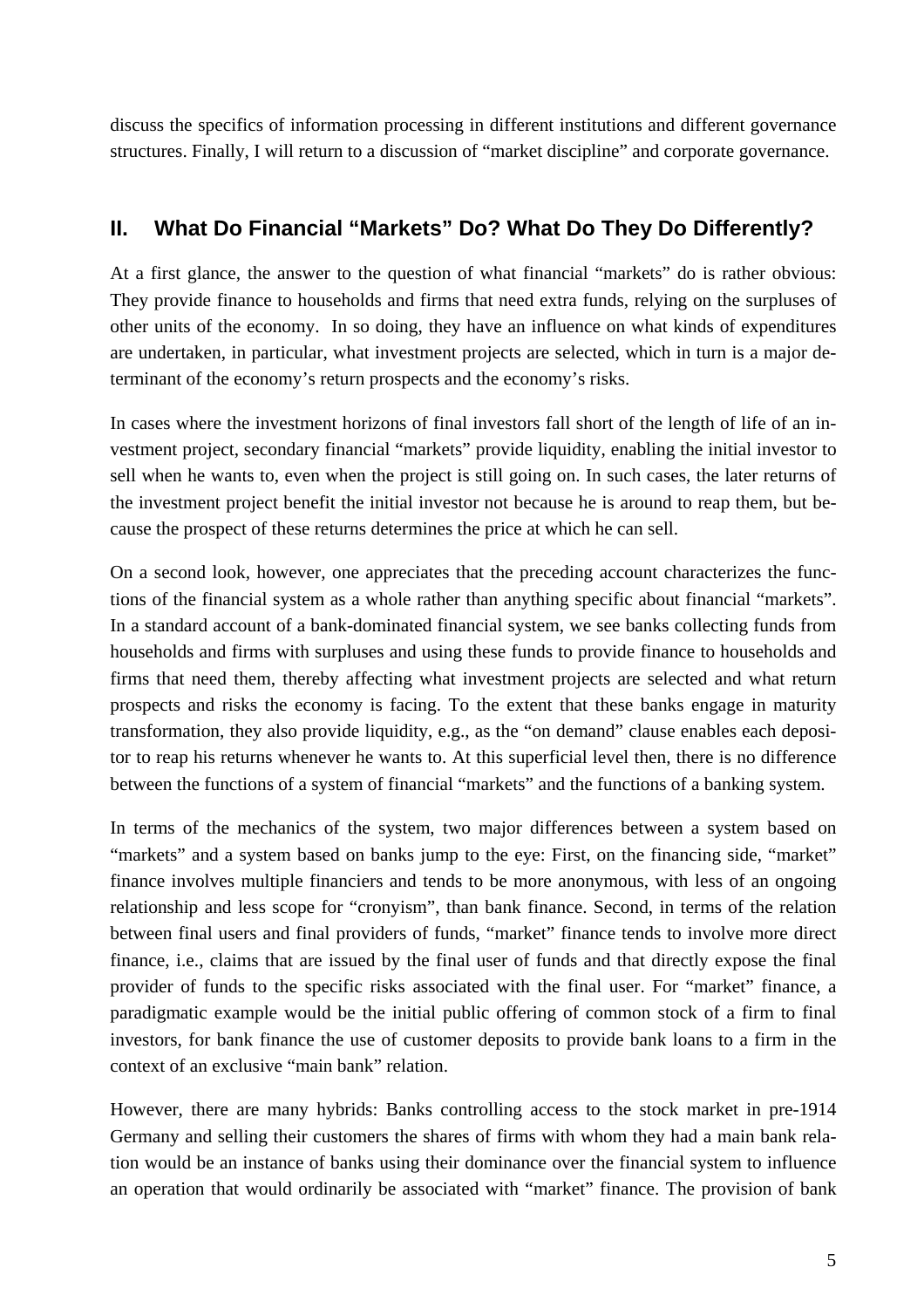loans to large corporations in Germany in the nineteen-eighties did not involve organized exchanges, yet it was by all accounts characterized by an absence of relationship effects and a high degree of competitiveness (Edwards and Fischer 1994). (The same can be said about Switzerland during these years.) The existence of such hybrids indicates that one must go beyond a wholesale observation of whether or not a financing operation involves organized exchanges and whether or not final providers of funds are left to bear specific risks, and instead look at the details of the interactions between the different units that are involved, final users of funds, final providers of funds, and financial institutions, from banks to stock brokers and analysts.

At this point, the discussion must turn to matters of information, incentives, and governance. As is well known, the financing relation is fraught with information and incentive problems because, in return for his money, the financier receives no more than a piece of paper with an I.O.U., the value of which is hard to assess and is indeed endogenous because it depends on the issuer's behaviour. If the issuer steals the money or mismanages it, the financier's claim is worth nothing; the same is true if the issuer is honest, but his undertaking is doomed to fail. For finance to be viable, the parties involved must find ways to reduce the impact of the information and incentive problems which thereby arise. The task is made difficult by the fact that the mere provision of external finance tends to generate moral hazard and adverse selection because (i) the mere existence of the financier's claim is likely to distort the issuer's incentives against all modes of behaviour that benefit the financier at a cost to himself, and (ii) the mere availability of finance is likely to attract "entrepreneurs" who know that they don't have much of a chance but may as well try it anyway – at somebody else's expense.

To deal with these problems, financiers need information and control. Information should improve the selection of projects funded; it should also provide a base for monitoring whether the financing contract is being adhered to. Most importantly, information provides a base for using whatever scope for control the financier has been given. Control enables the financier to reduce moral hazard on the side of the borrower; however, control by the financier may be limited by the borrower's comparative advantage in running the venture and by the borrower's worry about moral hazard in the form of the financier's using his powers of control to expropriate him.

The use of information and control to support a financing relation depends on the provisions of the contract(s) and on the incentives of the different parties as the contract is being carried out. Incentives of the different parties depend in important ways on how many financiers there are; this is one point where the difference between "market" finance and bank finance matters. Two effects seem to be important: First, there is a public-goods effect by which the efforts of one financier at gathering information and exerting control over the management of the venture that is being funded benefit not just this financier, but all the other financiers as well. When there are multiple financiers, this public-goods effect gives rise to a free-rider problem because, at least in the absence of counteracting devices, each financier will tend to neglect the benefits that his effort brings for the other financiers. Relative to the efficient amount, there is then likely to be an undersupply of effort for information gathering and exertion of control. The free-rider problem is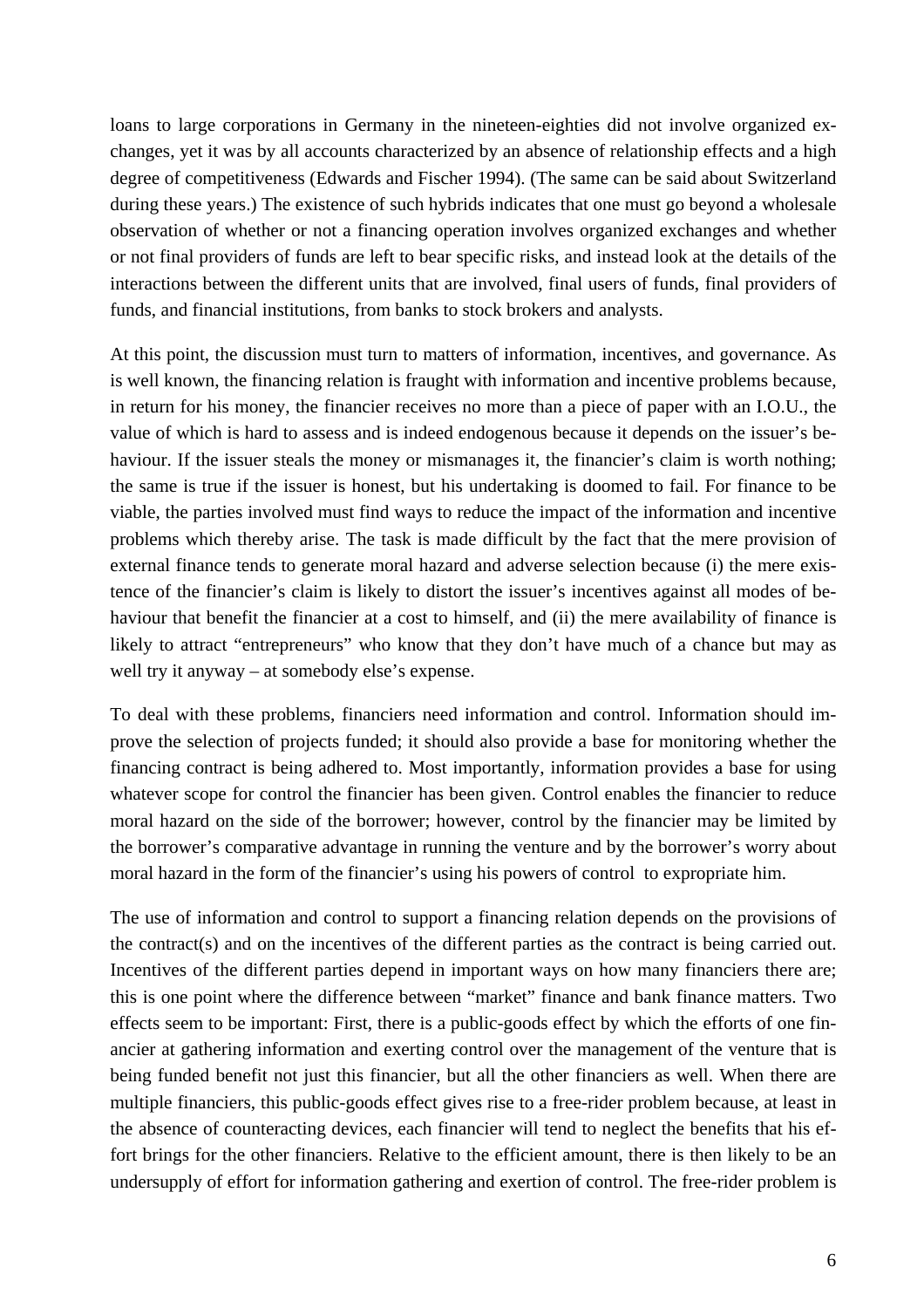a major focus of discussion in the literature on corporate takeovers as an incentive mechanism supporting the viability of stock market finance (Manne 1968, Grossman and Hart 1980).

Second, any one financier's effort at gathering information and exerting control may impose negative externalities on the other financiers, serving redistributive rather than allocative purposes. This is the case, e.g., if the information collected by the bank depositor in a Calomiris-Kahn type of model and the liquidation induced by his withdrawal of funds have no effects on the total funds available to depositors<sup>3</sup> and serve only to ensure that the informed depositor is the first to run so that he gets his money back and the others must do with whatever assets the bank has left. A similar redistributive externality is at work in models of costly information collection for the purpose of speculation in organized markets. Thus, in the standard models of Grossman and Stiglitz (1980) or Verrecchia (1982), with exogenously given asset supplies and asset returns, the speculative use of information advantages comes at the expense of other market participants, in particular those who have "real" reasons for wanting to trade and rely on secondary markets for liquidity. In the literature on market microstructure, this consideration provides one of the many arguments against the admission of insider trading (see, e.g., Dennert 1991).

Whereas the free-rider problem suggests that a multiplicity of financiers gives rise to an underinvestment in effort for information gathering and control, the redistributive externality considered in the preceding paragraph suggests the opposite. To the extent that information and control yield individual benefits at the expense of other participants and to the extent that effort choices neglect the negative externalities on other participants, private incentives for investing effort in information gathering and the exertion of control will tend to be excessive.

Having both the free-rider problem as a reason for underinvestment and the redistributive externality as a reason for overinvestment in information and control, one is tempted to conclude that there must be some number of outside financiers so that the two effects just cancel out and one actually gets an efficient level of investment in information and control. Efficiency here would have to be understood in a suitable n-th best sense, as referring to that level of investment which is called for from an optimal incentive-contracting perspective *ex ante*. By this interpretation, the number of financiers would have to be determined as part of the overall contract *ex ante*, with a view to its subsequent incentive implications.

The notion that the number of financiers should be determined *ex ante* with a view to its subsequent incentive implications is developed in Calomiris and Kahn (1991). However, they are less concerned with the redistributive externality<sup>4</sup> than with the possibility that the information col-

j

<sup>3</sup> Calomiris and Kahn (1991) assume that the bank's liquidation through a run prevents worse outcomes, and actually enhances the assets that are available to depositors. However, with multiple depositors, the incentive mechanism they describe does not depend on this assumption. Indeed, the redistributive externality described here has the interesting implication that the threat of premature liquidation under deposit finance may be credible and may therefore provide proper *ex ante* incentives, even though *ex post* it is (collectively) inefficient to carry this threat out.

<sup>4</sup> Indeed, for the case of multiple depositors, the payoff matrix that they present is incomplete, which makes them miss the observation that the withdrawal game generated by their model exhibits the same multiplicity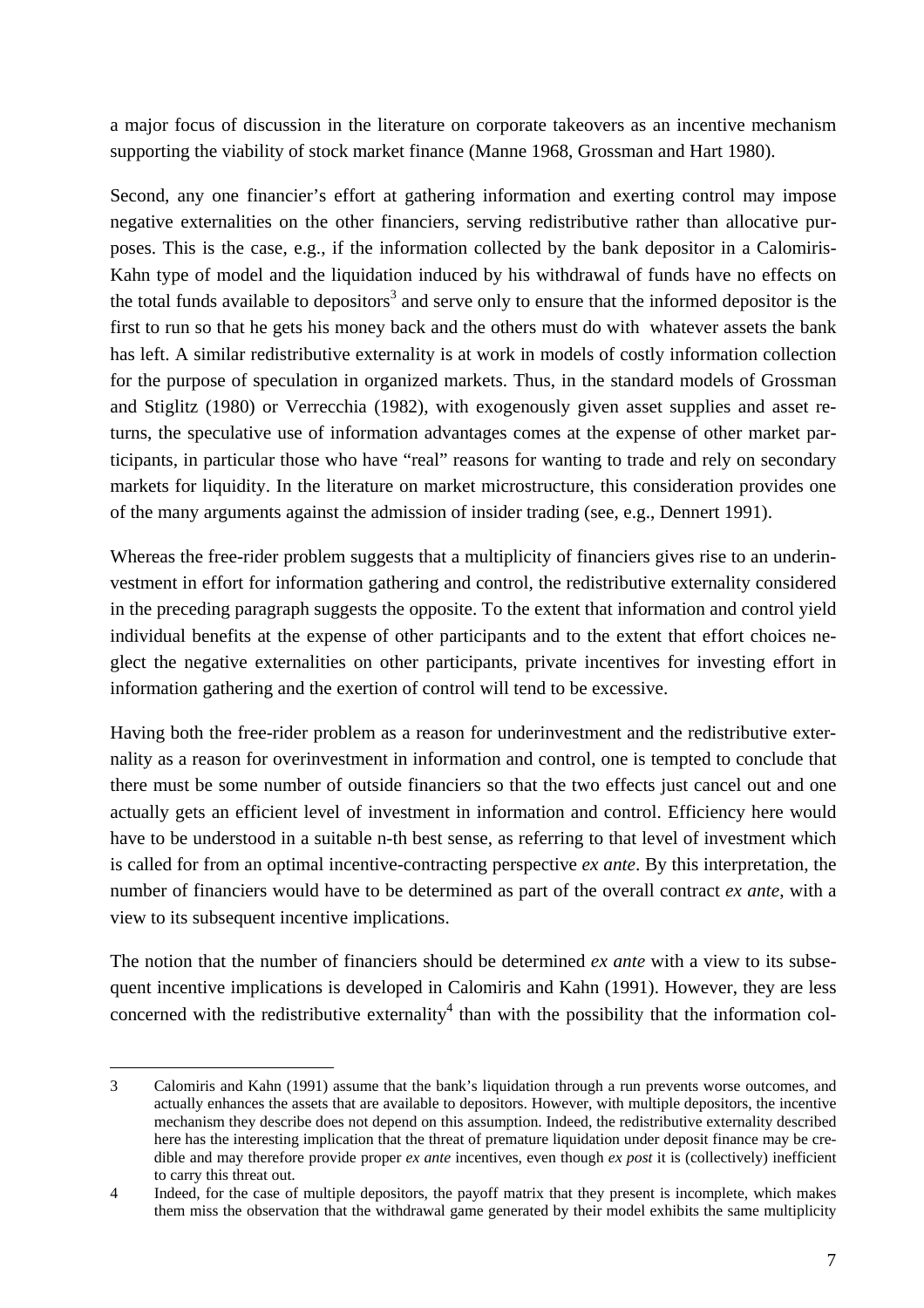lected by multiple financiers, each receiving an independent signal, may, on aggregate, be better than whatever information a single financier could obtain. The very same notion underlies the view that stock market finance involves many people collecting information, with information aggregation through market prices providing a better base for decision making than would be available to any one investor.<sup>5</sup> An example is provided by Allen (1993), who suggests that stock prices based on aggregate information provide better guidance for the allocation of investment funds than would be available on the basis of individual information.

The view that there are benefits to having multiple sources of information stands in marked contrast to the alternative view that information generation involves scale economies in that the duplicate generation of the same piece of information is wasteful. The Calomiris-Kahn model of deposit finance of banks and the theory of information aggregation through asset prices, which underlies the assessment of Allen (1993), are based on the assumption that additional pieces of information are not simply duplicating the first one, but are providing new signals in the sense that different information sources involve stochastically independent errors. We should recall, however, that the duplication-of-information view of multiple sources of information plays an important role in the theory of financial intermediation. Since Diamond (1984), much of the literature on financial intermediation has associated banking with the "delegated monitoring" of loan clients, the idea being that it suffices for the monitoring costs to be spent once, by one monitoring agent, and that duplicate monitoring would involve costs without providing more information. Given this view of duplicate monitoring, much of the literature on financial intermediation has been concerned with the agency costs that arise when the task of monitoring loan clients is "delegated" to an intermediary who collects funds from depositors and uses them to provide loans, while monitoring the loan clients. I will return to this question below, when I contrast the role of banks serving as financial intermediaries à la Diamond (1984) and the role of stock market institutions (brokers, analysts, accountants, investment bankers) providing information to shareholders.

The number of external financiers for a given user of funds also affects the strategic interdependence between the contracting parties. One factor may simply be negotiation costs and transactions costs. When the number of financiers is large, such costs may eliminate any scope for renegotiating the initial contract. Whereas in the international debt crisis of the eighties, the sovereign debts that had been incurred in the late seventies were renegotiated throughout the eighties with a consortium of a few hundred banks, in the international debt crisis of the thirties, the various sovereign bond issues of previous decades were not renegotiated and simply went into default.<sup>6</sup> From a theoretical perspective, inability to renegotiate has advantages and disadvantages: The advantage is that threats of bankruptcy are more credible – and can have beneficial incentive

 $\overline{a}$ 

of equilibria, including "sunspot" runs equilibria as the Diamond-Dybvig (1983) liquidity provision model of deposit finance.

<sup>5</sup> On information aggregation through market prices, see Grossman (1976), Hellwig (1980), Kyle (1989); on the usefulness of such information, see Allen (1993), Holmström and Tirole (1993).

<sup>6</sup> On the distinction between the debt crises of the thirties and the eighties, see Eichengreen and Portes (1986).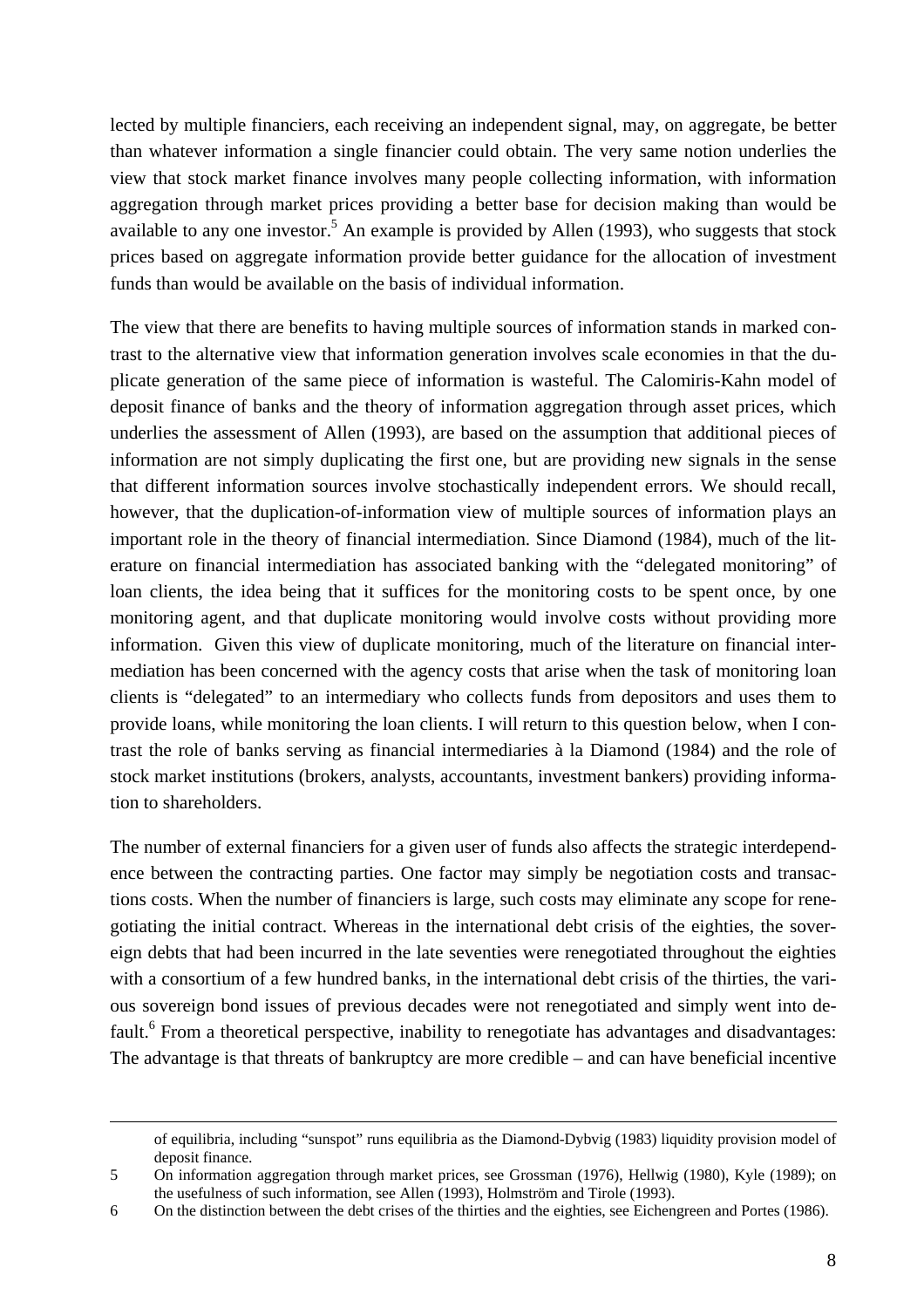effects – even renegotiation *ex post* is infeasible.<sup>7</sup> This is presumably a reason why adherents of "market discipline" extol the toughness by which markets – or rather the financiers with market instruments – avoid being drawn into cozy renegotiations with errant debtors. However the disadvantage is that, in the absence of subsequent renegotiations, it is impossible to adapt the contractual relation to changing circumstances, e.g., changes in international currency exchange rates, oil prices, and the like. Which of the two effects dominates depends on circumstances. However, it is interesting to note that the international loan renegotiations of the eighties did end up providing the international banks with substantial returns.<sup>8</sup>

Given these abstract theoretical considerations, I return to the question of what it is that financial "markets" do. The two simple characteristics that were mentioned above – namely a multiplicity of financiers and a prevalence of direct, rather than intermediated, finance – lend themselves to the view that market finance involves a regime where multiple investors fund a firm and collect information about a firm, and incentives for such information collection are provided by the fact that, through direct finance, they have a direct involvement. This view of market finance contrasts with a view of bank finance where a financial intermediary collects funds from final investors and, on his own account, invests these funds in various firms, each of which it monitors. The intermediary saves on information costs and is able to renegotiate contracts – indeed he is unable to commit not to renegotiate contracts.

These different views of market finance and bank finance involve different assumptions about information technologies. In one approach it is advantageous to have multiple sources of information; in the other this would be wasteful. Given the differences in assumptions, it seems fatuous to search for an unambiguous assessment as to which arrangement is likely to do better in the real world. This must depend on circumstances favouring one set of conditions or the other.

#### **III. Information Processing and "Discipline" under Market Finance**

Leaving the general comparative discussion, I now turn to the details of information collection, information aggregation, and incentive provision under market finance. The notion that prices aggregate information has been formalized by Grossman (1976). In his analysis, there are n agents, each of whom receives a signal about a firm's returns. On the basis of his information, he buys or sells shares in the market. As the market price reflects the different traders' choices, so it will reflect their information, going up if on aggregate they want to acquire the stock and going down if on aggregate they want to divest it. In Grossman's model, remarkably, the price acts as a statistically efficient aggregator, i.e., once one knows the price, one knows as much about the stock return as if one knew the entire vector of individual signals.

 $\overline{a}$ 

<sup>7</sup> In Diamond and Rajan (2001), this is the advantage of having multiple depositors providing finance to a bank.

<sup>8</sup> On rates of return to international lending from the seventies to the nineties, see Klingen, Weder, Zettelmeyer (2002).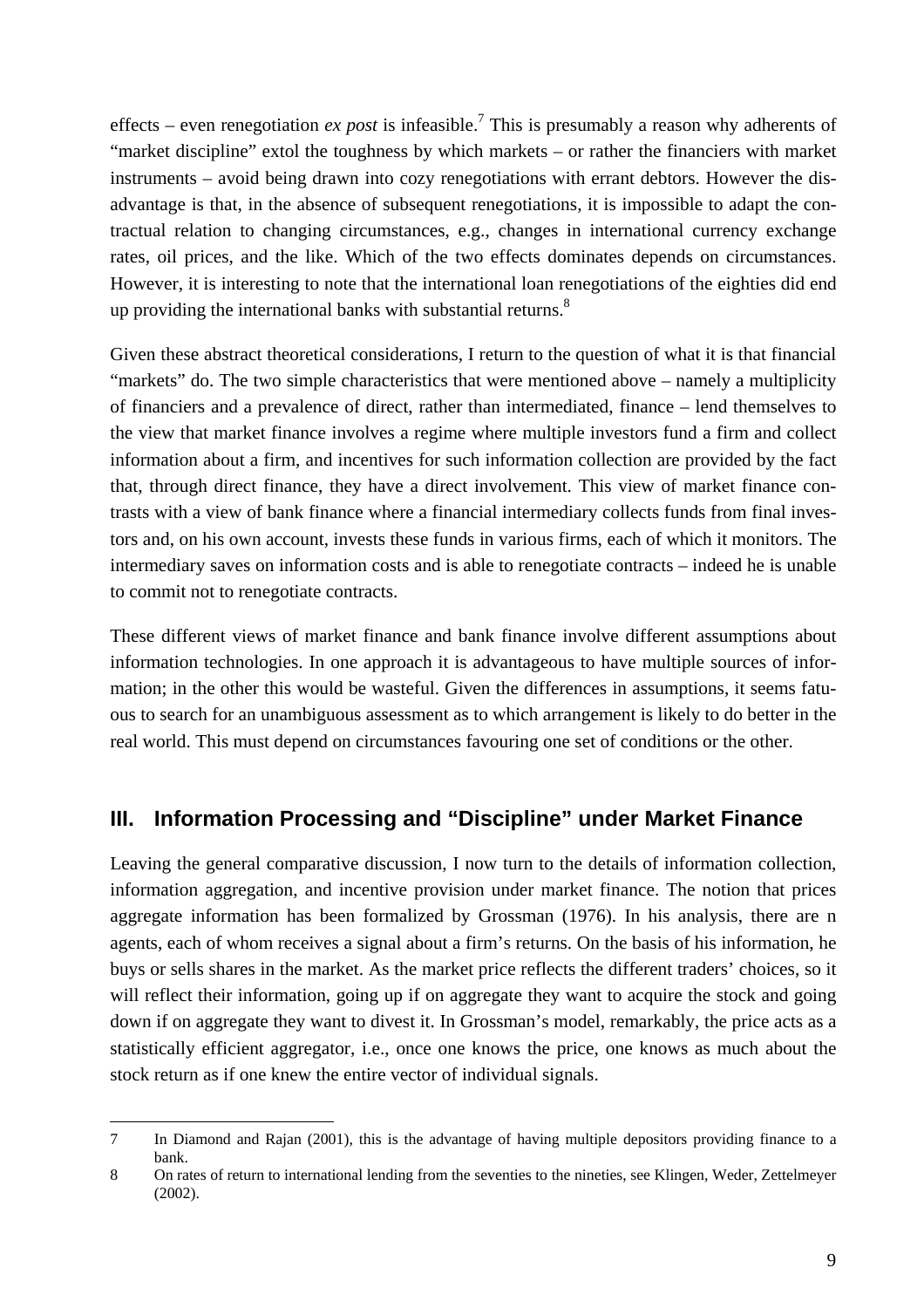This latter result is probably no more than a curiosum. Hellwig (1980) shows that the statistical efficiency of the aggregation of information through prices disappears once there is some "noise" in the market, i.e., a dependence of equilibrium prices on unknown variables other than the participants' information signals. Moreover, endogenizing people's decisions to acquire information or not, Verrecchia (1982), following Grossman and Stiglitz (1980) for the case of homogeneous information, has shown that, if the cost of acquiring information is positive, then the statistical properties of equilibrium prices are bounded away from efficiency, even if the level of "noise" in the market is small. If there is little "noise", there will just be very few people acquiring information, so that the effects of the information and of the "noise" on the equilibrium price will still be commensurate with each other, and the "noise" will be strong enough to contaminate the statistical properties of the relation between prices and information. The resulting equilibrium prices provide a noisy signal of aggregate information. This signal is useful to every individual in the market, but does not supersede the information that any one individual has on his own. The equilibrium informativeness of asset prices will depend on private incentives for information acquisition; it becomes larger if the costs of information acquisition decrease, e.g., because of a government subsidy.

Suppose we append a real investment story to the Grossman-Hellwig-Verrecchia model. For instance, suppose that the equilibrium real investment of the firm in question is given by an increasing function of its share price. Such a relation can easily be derived from a Tobin-q type of model based on the supply function of the investment goods industry. Then we find that positive information about the firm's prospects induces informed traders to buy the firm's shares; this generates a price increase. This price increase in turn motivates the firm to issue more shares and to buy additional investment goods. Alternatively, if information is negative, the firm is induced to reduce its real investment.

In this account, it is beneficial to have the information in question. By inducing the firm to have more real investment when the information about return prospects is good and the share price is high, and to have less real investment when the information about return prospects is bad, the system enables the economy to better adapt the allocation of scarce investment resources to the actual prospects that the different firms have. This enhances the efficiency of the use of these resources. Allen's (1993) view of the benefits of stock market finance for resource allocation is essentially based on this story.

Within the model, information acquisition choices are not actually efficient. If the response of the firm's real investment to the stock price is highly elastic, information acquisition is inefficiently low, and a subsidy to information acquisition, financed by a lump sum tax would raise aggregate surplus. There is a kind of free-rider problem in that each agent deciding upon the acquisition of information neglects the benefits he conveys to others when the impact of his portfolio choice on the stock price communicates some of his information to the rest of the economy, enabling them to adjust their portfolio positions as well and, most importantly, inducing the firm to adapt its real investment to the information.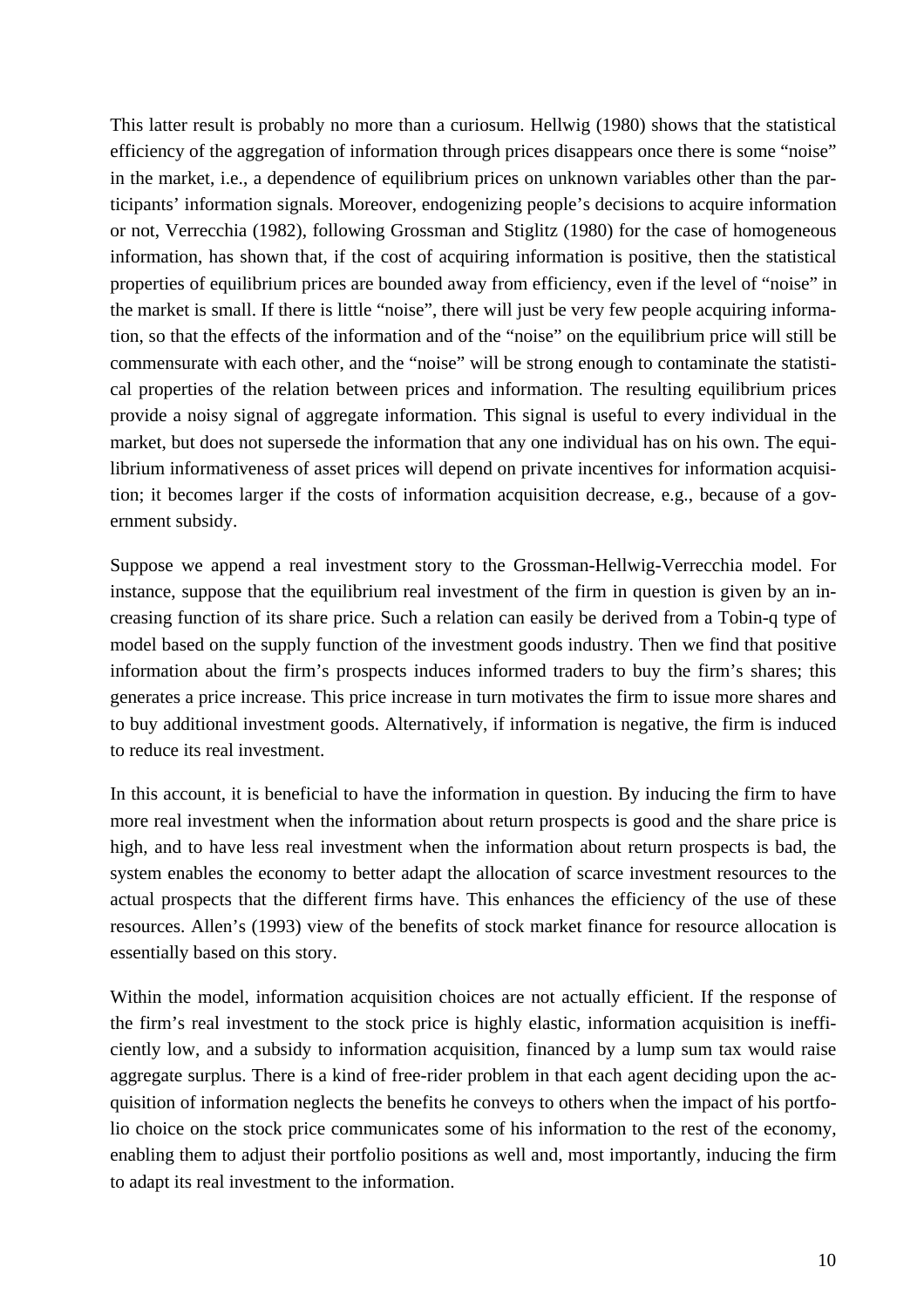In contrast, if the response of the firm's real investment to the stock price is highly inelastic, information acquisition is inefficiently high, and a tax on information acquisition used to provide everybody with a lump sum subsidy would raise aggregate surplus. In this case, the firm's real investment hardly reacts to the information at all. There is however, a redistributive effect by which "liquidity traders", e.g., those people who want to liquidate stock for extraneous reasons that have nothing to do with the information, get less favourable terms from the market. The idea is that somebody has to make up for the costs of the information acquisition of informed traders. "Uninformed" conscious speculators will not do so because they appreciate the problem and can protect themselves, e.g., through the use of passive portfolio strategies. "Liquidity traders" are the only alternative. They suffer the redistributive externality, which is at work when information acquisition takes place, even though there is no or hardly any social benefit to be reaped from the information.

The proposition that information acquisition and the presence of people with private information harms those people who want to use the market for "real" purposes is very robust to changes in the institutional setting. This proposition identifies a key problem in the analysis of market microstructure. For example, if we consider a system based on market makers announcing buying and selling prices, the market makers must be afraid of having their offers taken up by an informed trader who causes the market maker to sell when the information is good and to buy when the information is bad. To reduce the impact of this problem, the market makers have a spread between buying and selling prices. The spread is higher, the more they are afraid of informed speculators; for infrequently traded stocks, e.g., in London, spreads on the order of 30% would not be unheard of. The spreads hurt liquidity traders, e.g., the people who want to sell in order to buy a house. As a seller, the liquidity trader receives a lower price; as a buyer, he pays a higher price than he would if market makers were sure that he was not acting on private information.

Informed speculation is thus a major problem for the viability of secondary financial markets. In some of the literature on insider trading, this observation is used to argue the extreme proposition that any securities trade on the basis of private information should be banned as insider trading. This extreme position underlies, e.g., the U.S. Supreme Court's position in the sixties, as well as the prosecution's stance (and some dissenting votes) in the cases of Chiarella and Dirks in the seventies and eighties. In these latter cases and others in the eighties, the U.S. Supreme Court has interpreted the ban on insider trading more narrowly, asking that there be some violation of fiduciary duty as well as a use of an information advantage (Dennert 1991). However, the notion that a ban on insider trading is a suitable measure to protect market functioning (as opposed to protecting fiduciary relationships) is based on the harm done by informed speculation to liquidity traders as they try to rely on the market.

In the model sketched above, these considerations of the harm that informed trading does to the functioning of secondary markets must be traded off against the social benefits of having real investment depend on the information. As discussed above, the comparison hinges upon whether real investment depends strongly or not so strongly on the information. Only if real investment choices are strongly affected by the information contained in stock prices will the social benefits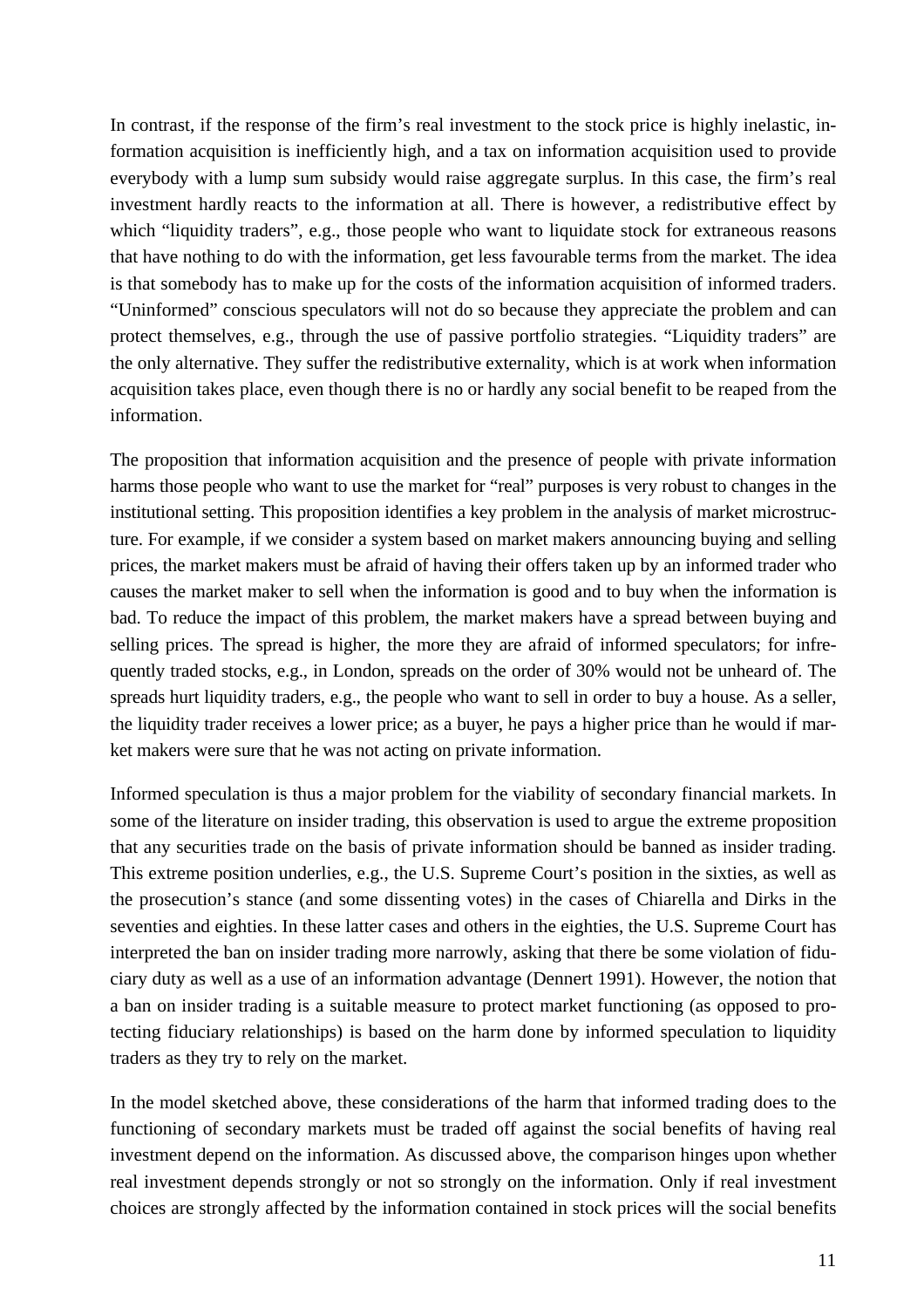outweigh the costs of having the functioning of markets disturbed. Allen's (1993) view, which was reported above, seems to presume that this is indeed the case.

Turning from the discussion of models to an assessment of such matters in reality, we need to ask how strongly the behaviour of the corporation depends on the price of its stock. In particular, how strong is the improvement-of-financing effect of the previous discussion in reality? What can be said about additional real effects of movements in stock prices?

Empirically, there is little doubt that asset prices do contain useful information. A particularly striking example is given by Roll's (1984) analysis of the futures market for frozen orange concentrates. According to Roll's findings, the prices for these contracts incorporated all the information that was contained in the forecasts of the U.S. weather service – and some additional information on top of that; the U.S. weather service could have improved the quality of its forecasts if it had taken account of the information contained in those prices. Similarly, Flannery's (1998) review of the empirical literature on information contained in bank share prices supports the policy recommendation that bank supervisors should try to exploit this information, using market assessments to shorten the lag before they intervene when an institution is in trouble.

Even so, I am highly sceptical about the practical relevance of the improvement-of-financing effect. The reason is not so much that some of the stock market finance we have seen in the late nineties has been misdirected. Rather, I am not convinced that the financing role of stock markets is anywhere commensurate with the overall activity in stocks that we observe. My scepticism is based on the observation that, in terms of net flows, in most economies, equity finance through new stock issues plays a relatively minor role (Mayer 1988, Hackethal and Schmidt 1998); and, moreover, for most firms, equity finance through new stock issues tends to be a once-in-a-lifetime event (Rajan and Zingales 1998). At the time when this event occurs, it may be of crucial importance, but this is quite a different story.

The strategies of repurchasing equity and simultaneously issuing new shares, which were pursued by American companies in the nineties, may lend more weight to the improvement-offinancing effect. Here, however, I would like to have a more precise account of how exactly the effect works for such strategies.

Given this scepticism about the improvement-of-finance effect, I turn to incentive provision as the second main candidate for explaining social benefits of stock prices containing information. Here I see three possible channels, outright incentive schemes, takeover threats, and boardroom rivalry. Outright incentive schemes involve stocks, stock options, and other devices that make managerial pay depend directly on the stock price. Up to 1990, such schemes played a surprisingly little role (Jensen and Murphy 1990); since then, they have become very prominent in some European countries as well as the United States. Incentive effects of takeover threats and boardroom rivalry depend on the possibility that a low share price may attract a potential raider or motivate a boardroom rival to stage a palace revolution. Either possibility may provide strong incentives to managers to prevent the stock price from falling.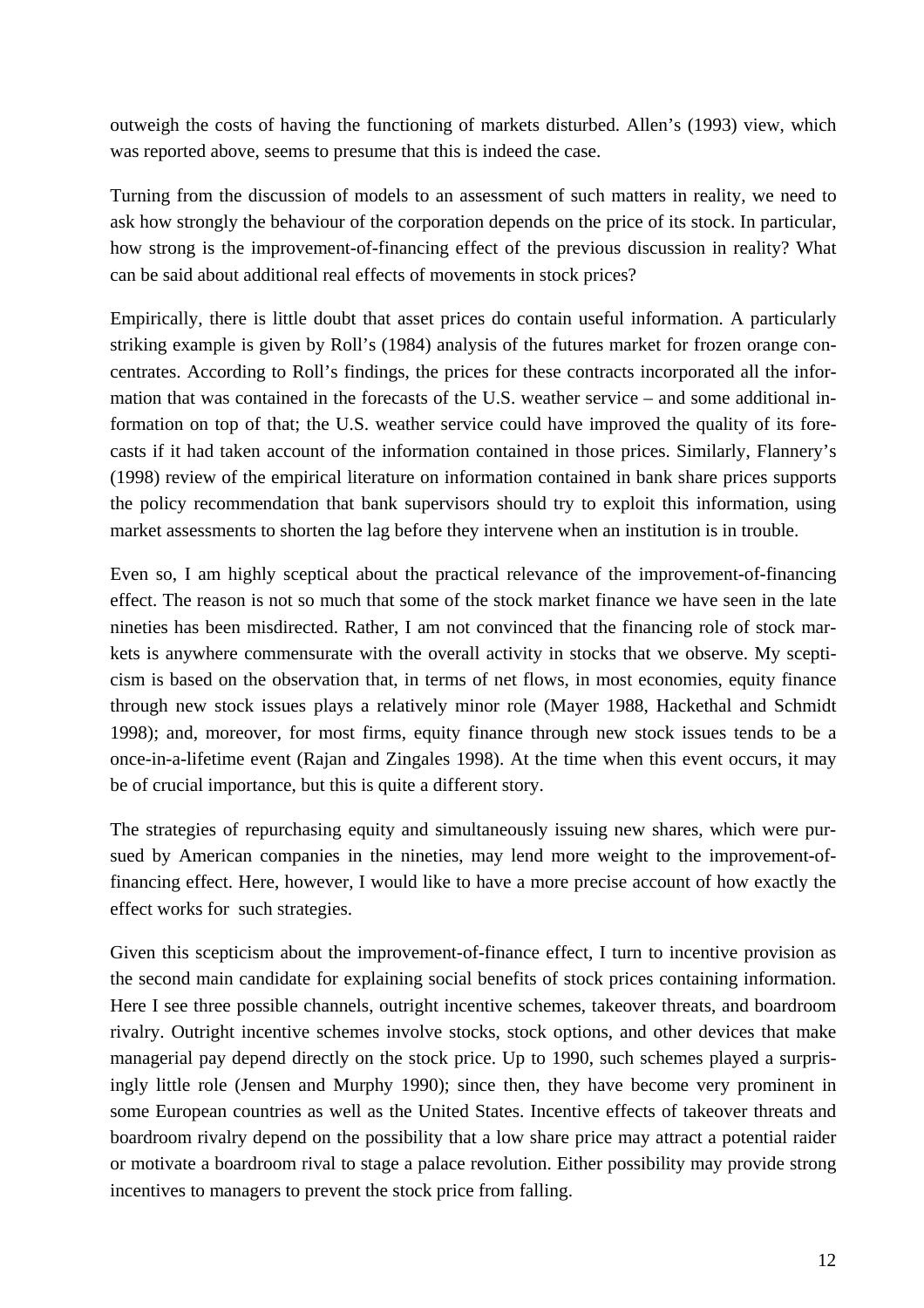Behind the notion that market discipline has beneficial incentive effects, there is the idea that, in the absence of better information about managerial performance, reliance on the stock price can be useful because in any incentive problem it is always better to use additional information if one has it (Holmström 1979). On the basis of this idea, Holmström and Tirole (1993) have actually devised a model in which incentive schemes based on stock prices are useful – in spite of the existence of other sources of (partial) information about the company and in spite of the need to worry about speculators' incentives for information acquisition and the impact of informed speculation on the functioning of secondary markets.

However, there are two caveats. First, *optimal* incentive contracting makes incentive pay depend on those aspects of stock price movements that fall under the control of the managers in question. To the extent that a firm's prospects are determined by overall macroeconomic conditions and to the extent that the firm's share prices are driven by overall market movements, which have nothing to do with managerial behaviour, there is no reason to make managerial pay dependent on these price movements. Rewards that are paid when the overall market is going up have little to do with incentive provision. As discussed by Bebchuk and Fried (2004), outright incentive schemes that were implemented in the nineties did not make these distinctions and therefore had little to do with optimal incentive contracting.

Second, the theoretical models that have been studied have looked at effort as a single variable. In practice, managerial effort has many dimensions, e.g., effort to improve the firm's performance today and effort to improve the firm's prospects for the future. From the theory of multidimensional incentive provision (e.g., Holmström and Milgrom 1991), we know that in such situations, one must worry about the distribution of effort across the different dimensions. In particular, there is a danger that strong incentives in one dimension may induce an undersupply of effort in another dimension. This danger is particularly strong if the results of taking effort in one dimension can be measured relatively precisely and, in the other dimension, their measurement is subject to great uncertainty. In this case, the implementation of the optimal unidimensional incentive scheme for the first dimension leads to precisely the crowding out of effort in the second dimension that is to be feared (Holmström and Tirole 1993).

The stock price is a measure of the firm's overall return prospects, more precisely, of the riskadjusted expected present value of returns. As such it depends on current returns as a signal of overall prospects, as well as any additional information about what the firm's future prospects might be. In terms of the preceding discussion, one may therefore ask whether orienting managerial incentives on stock prices gives appropriate weights to different effort dimensions for performance today and for future prospects. If we think about cost cutting as a major element of managerial activity, we may ask whether outside investors would really be in a position to assess the relation between current cost savings and the associated diminution in output quantity or quality, especially if the latter concerns the future. Could it be that stock prices and shareholder value give too large a weight to the relatively hard information about current costs, relative to the relatively soft information about future prospects, thereby distorting incentives and inducing excessive cost cutting? Discussions about stock-based incentive schemes as well as shareholder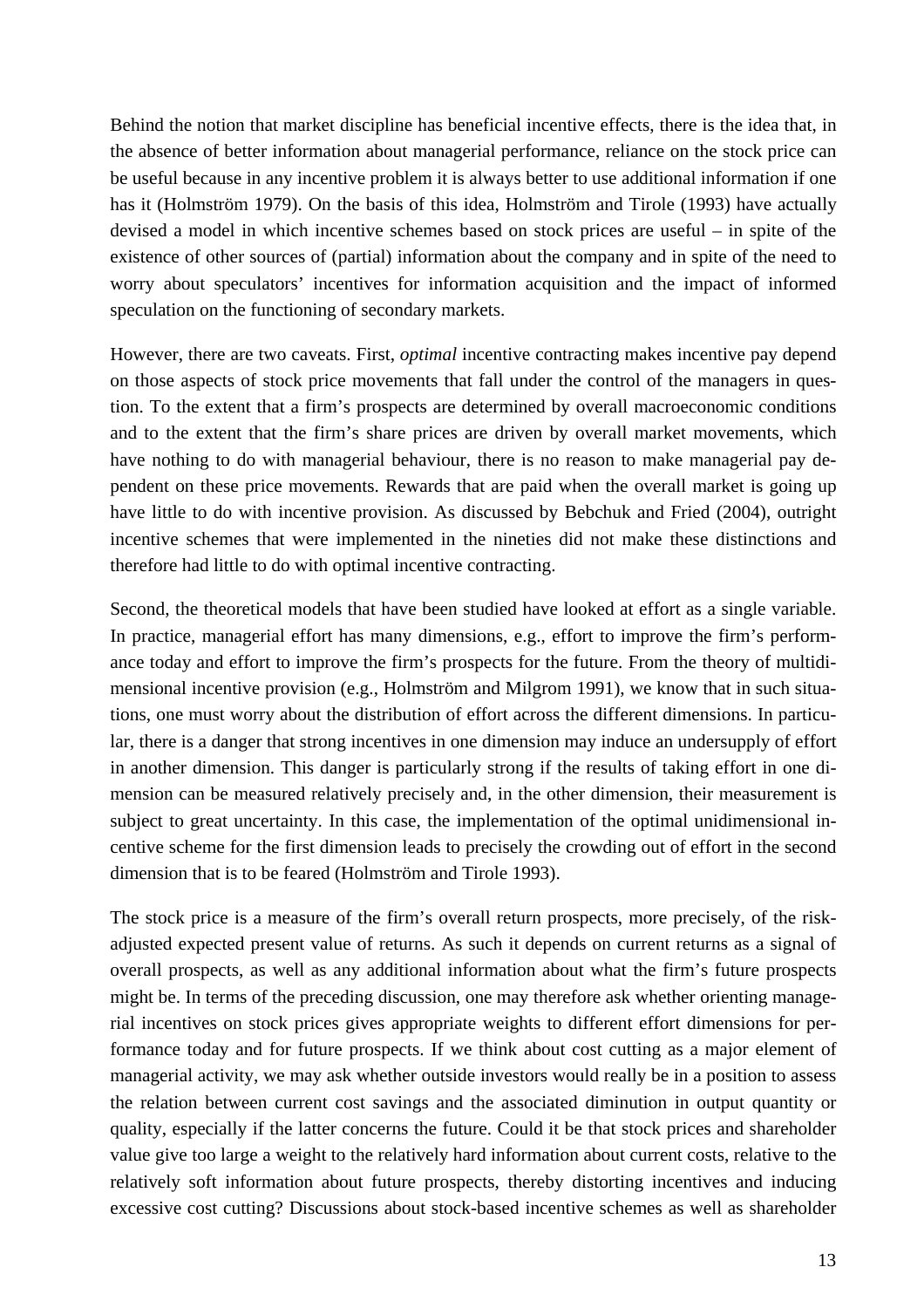value have perhaps paid too little attention to the problem of effort allocation when effort is multidimensional.

To conclude this discussion of information acquisition, information processing and "market discipline", I note that none of the mechanisms effective today involve outright "discipline" in such that market participants get explicit powers to exert control. Incentive schemes are mutually agreed upon, and, moreover, they have little to do with control. They are introduced by corporate boards, usually at the initiative of incumbent managers; this is reflected in the observation that many of these schemes appear more as mechanisms for enrichment than as optimal contracting devices (Bebchuk and Fried 2004). Hostile takeovers have, by and large, ceased to be serious threats: The installation of anti-takeover defences in the years after 1989 has ensured that a takeover without managerial consent is hardly possible (Roe 1994, Useem 1993); managerial consent therefore is usually bought by large severance payments.

Finally, it will be easy for corporate executives to abandon the focus on shareholder value rhetoric in boardroom rivalry if boardroom fashions change once again. Its rise to prominence in the nineties poses a paradox, for, interestingly, the very corporate executives who have extolled shareholder value since the early nineties have also gone out of their way to reduce the scope for shareholder interference in their activities, introducing poison pill amendments into their corporate charters and the like (Useem 1993). The paradox is perhaps resolved by observing that the rise of shareholder value rhetoric coincided with the increase in the use of stock-price-related pay. This explanation, though, would be all the more reason for doubting the role of "stock market discipline" as a mechanism for control.

To understand this point, it is useful to go back to the Calomiris-Kahn model of deposit finance. In that model, control is exerted by each depositor individually as he asks for his money back; if enough depositors do this, the borrower goes bankrupt and the management of his assets is taken away from him. In contrast, the mechanisms of "market discipline" that are associated to stock price movements have no such immediate impact on the incumbent management's positioning of the firm. As discussed by Rochet and Vives (2004), the control mechanism associated with deposit may force inefficient liquidations. There seems to be a trade-off between the power of the disciplinary mechanism to really impose discipline and the efficiency of the ensuing resource allocation. The trade-off has to do with the greater subtlety of information aggregation, through prices rather than the demand deposit mechanism. The former provides more precise information without prejudging the ensuing allocation. The latter prejudges the ensuing allocation by imposing bankruptcy whenever a sufficient number of depositors want their money back. The relation between information aggregation mechanisms, on the one hand, and disciplinary intervention modes, on the other hand, would seem to be an important matter for future research.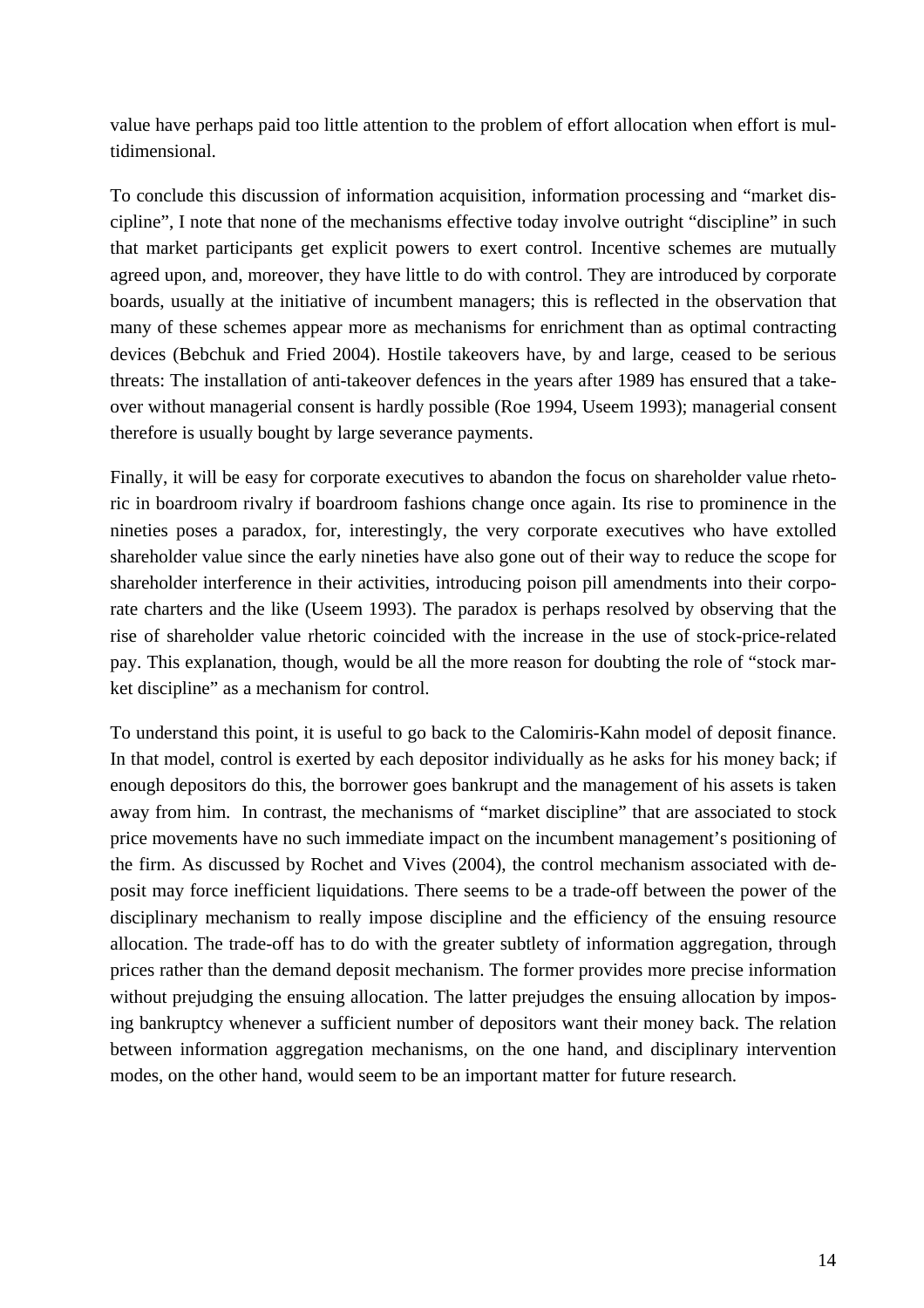## **IV. Market Discipline and Corporate Governance in the Nineties**

The nineties, in particular the second half of the nineties, saw a remarkable shift towards market finance. Most prominent was of course the burst in outright equity finance that was supported by and in turn supporting the stock market boom. Whereas the economic expansion of the mid-tolate eighties had largely been funded by debt instruments, bonds in the United States and bank loans in Continental Europe, a large part of the expansion of the late nineties was financed by new equity, in Conttinental Europe as well as the United States.<sup>9</sup> Even where loan finance was used, many of the issuing banks used securitization, in particular through credit derivatives, to shift the inherent risks from their own books into the books of third parties so that, in a certain sense, their role began to look like that of brokers or market makers rather than that of intermediaries who put their own money at risk.

Expansion of equity finance in the nineties was accompanied by an expansion of stock-pricerelated remuneration schemes for corporate executives, as well as an expanded use of the term "shareholder value" as the criterion by which to judge corporate managers in the financial press as well as in boardroom infighting. At first sight, therefore, it looks as though the developments of the nineties should be interpreted as a movement towards availing oneself of the benefits of market finance/direct finance and the associated incentive effects. Indeed, prior to the burst of the bubble in 2000, many observers interpreted the developments of the nineties in precisely these terms, arguing that, at least at this stage of economic development, a system based on market finance is superior (see, e.g., Rajan and Zingales 2003a, 2003b). The fact that this system facilitated the rise of Internet and biotech firms provides some substance to the assessment. After all, these are the sectors that capture the imagination as obvious carriers of technological progress.

Even the bubble and its fallout can be seen in a positive light. A decade earlier, the economic expansion of the late eighties in Continental Europe and Japan had largely been financed by bank loans to firms and real-estate investors. In the subsequent downturn, when loans turned sour, many banks were hard hit, and, in many countries, there were severe banking crises. Banking crises and banking problems in turn impaired the ability of these institutions to provide loans for new investments. With an absence of other institutions to take their place, there was a pronounced contraction in business investment, contributing further to a deepening of the recession. In some of the Scandinavian countries, for instance, the recession of the years 1991 – 1994 rivalled the Great Depression in severity. In contrast, the fallout from the stock market implosion from 2000 to 2003 has been comparatively mild. The reason is that, apart from certain life insurance and pension institutions with insurance policies and pension plans involving defined benefits rather than defined contributions, the financial sector itself has not been much hit.<sup>10</sup> In contrast to the early nineties, we have not seen a severe banking crisis during these years. The fallout from the burst of the bubble has not severely impaired the ability of financial systems to fund

-

<sup>9</sup> Debt finance did become prominent in the very late stages of the expansion, around the year 2000, as telecommunications firms used bonds to continue financing their investments in network and in UMTS licences.

<sup>10</sup> A caution about telecommunications bonds may be in order here.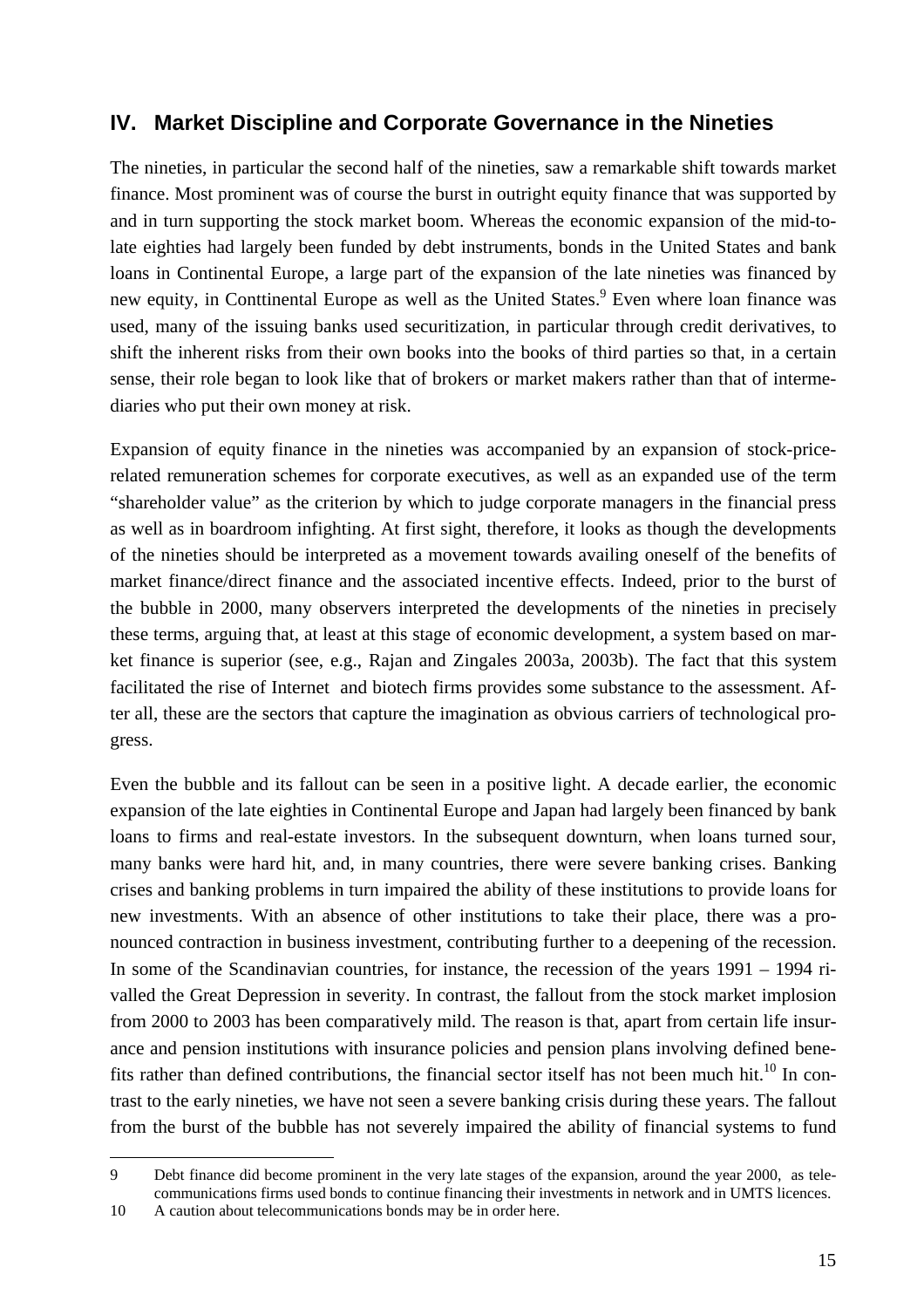new investment. To the extent that investment has lagged, this has been mainly because of a lack of demand, due to the presence of excess capacity in the aftermath of strong expansion in the late nineties.

At this point banking regulators might chime in and suggest that this beneficial development is precisely what they would have hoped for and what the various improvements in capital adequacy regulation of banks, in particular under the Basel II accord, are intended to achieve. Shift risks, in particular securitizable risks, out of the banks' books and into somebody else's, who presumably is better able to bear these risks, and who is perhaps also better able – or has better incentives – to monitor the ventures that are being financed. Economists worried about moral hazard in banking and finance would tend to agree, arguing that banks themselves are financed by deposits, i.e., debt-like instruments, and that the use of such instruments gives rise to excessive risk-taking as the borrower's gambles benefit him in the event of success and hurt the lenders in the event of failure, when the borrower goes bankrupt.

However, this sanguine view neglects a few observations which seem highly relevant for an appropriate descriptive assessment and a normative evaluation of what actually happened. In the first place, the fact that we have not had a major financial crisis induced by the stock market implosion does not mean that there have been no adverse effects. Adverse effects have merely been borne by parties other than banks, in particular by final consumers. As holders of stocks and mutual funds certificates or as participants of defined-contributions pensions plans, final consumers have been hard hit, with the consequence that many people will have to retire later and have to do with lower retirement incomes than they could have reckoned on. Insurance and pension institutions with contracts involving defined benefits have also been hit; the fact that these institutions' liabilities have long maturities has so far made it possible to smooth over many of their difficulties, but even so, there remains an open question for the future.<sup>11</sup> At the very least, an argument is needed as to why it should preferable for private consumers and retirement institutions rather than banks to be bearing the consequences of the downturn.

 Second, we need to take account of the fact that the overall development was accompanied by significant instances of wrongdoing, such as fraudulent reporting of business results or the mishandling of conflicts of interest by accounting firms and financial analysts, all of which occurred on a large scale, not just in a few exceptional cases. We also need to take account of the fact that the greater reliance on stock-price-related executive compensation was initiated by corporate management itself and that the details of this compensation had little to do with incentive provision in the sense of the theoretical models. Corporate managers were rewarded for stock price increases that were recognizably due to overall market developments or even macroeconomic developments that had nothing to do with their behaviours. Finally, we need to take account of the fact that resistance from corporate managers induced the political system in the United States

j

<sup>11</sup> However, for someone recalling the US S&L crisis in the eighties, the question arises whether the attempt to smooth over the effects – on these institutions – of the asset depreciation that has occurred may not give rise to a sort of gambling for resurrection that may end up being more detrimental than any effects of an immediate acknowledgement of the extent of the difficulties.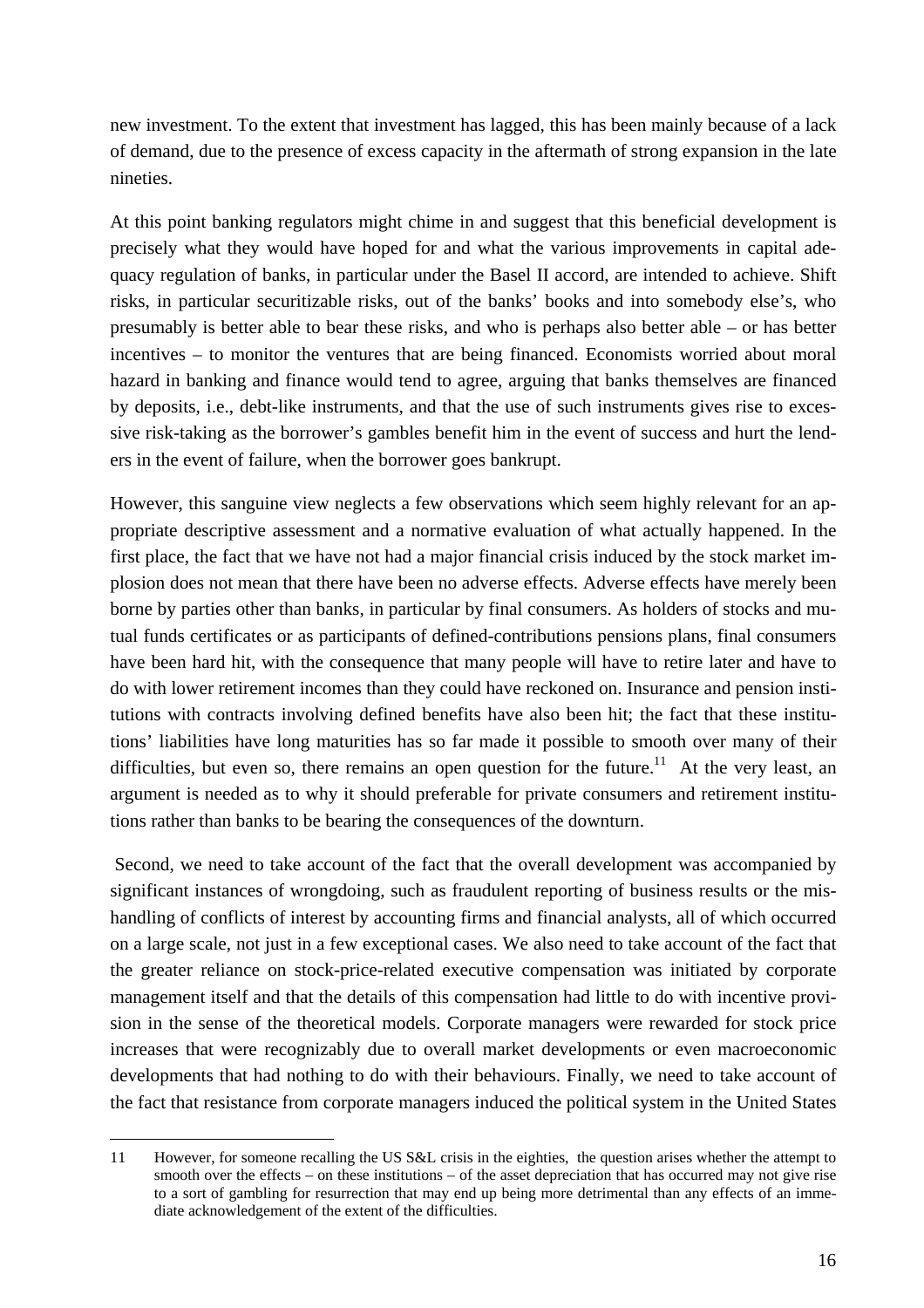to refrain from imposing appropriate accounting rules for certain forms of managerial compensation such as stock options, so profit reports were *per se* exaggerated, and there was no clear account of the cost of such compensation to the firm.

In the accounts of Rajan and Zingales (2003a, 2003b), the various instances of malfunctioning and malfeasance appear as unfortunate mishaps, as does the resistance of political systems to correcting them. These mishaps are seen as exceptions which should not lead us to question the ascendance of market finance. I disagree with this assessment. In my view, the instances of malfunctioning and malfeasance that we have seen exhibit some systematic features which, at the very least, raise doubts as to whether the ascendance of market finance in the nineties has anything to do with "market discipline", let alone any of the theoretical models supporting the notion of market discipline.

As a first piece of analysis, consider the roles of analysts and accountants. The models of information processing through markets that I discussed above have no place for them; they are models of independent information gathering by final investors themselves. As discussed above, such information gathering by final investors is useful because it exploits the benefits of having multiple independent sources of information. In contrast, the analyst and the accountant would seem to be somewhat closer to the notion of delegated monitoring that is the basis of Diamond's (1984) theory of financial intermediation. The analyst specializes in information acquisition and communicates this information to investors. By having multiple investors rely on the information provided by an analyst, the system exploits the scale economies that are available through the avoidance of duplicate information collection.

The analogy between analysts gathering information on behalf of their clients and banks providing delegated monitoring à la Diamond (1984) raises the question of how a system involving analysts deals with the incentive problems arising from delegation. In Diamond (1984) this incentive problem is solved by having the bank provide financial intermediation as well as monitoring services, with debt finance of the bank ensuring that there is no incentive to misreport monitoring results or to underinvest in monitoring effort. In contrast, there is no such arrangement for stock market analysts. Given this lacuna, we should expect to see precisely what we saw in the late nineties, namely analysts not doing their homework or, worse, issuing reports that were at odds with the information they actually had if this served their other interests.

Adherents to the doctrine of market discipline would probably interject that analysts and accountants as well as investment bankers have their reputations to take care of, so proper incentives are being provided by the fact that they want to be successful in the future as well as the present. The argument presumes that the people concerned attach a lot of weight to the future relative to the present and, moreover, that stakes in the present are sufficiently small so that misbehaviour does not pay very much. On both accounts, I am sceptical. If current misbehaviour provides opportunities for earning a few million dollars, one may not care very much about losing one's business thereafter, provided one expects to keep the ill-gotten gains. We must also keep in mind that detection of misbehaviour may be quite difficult. After all, the investments in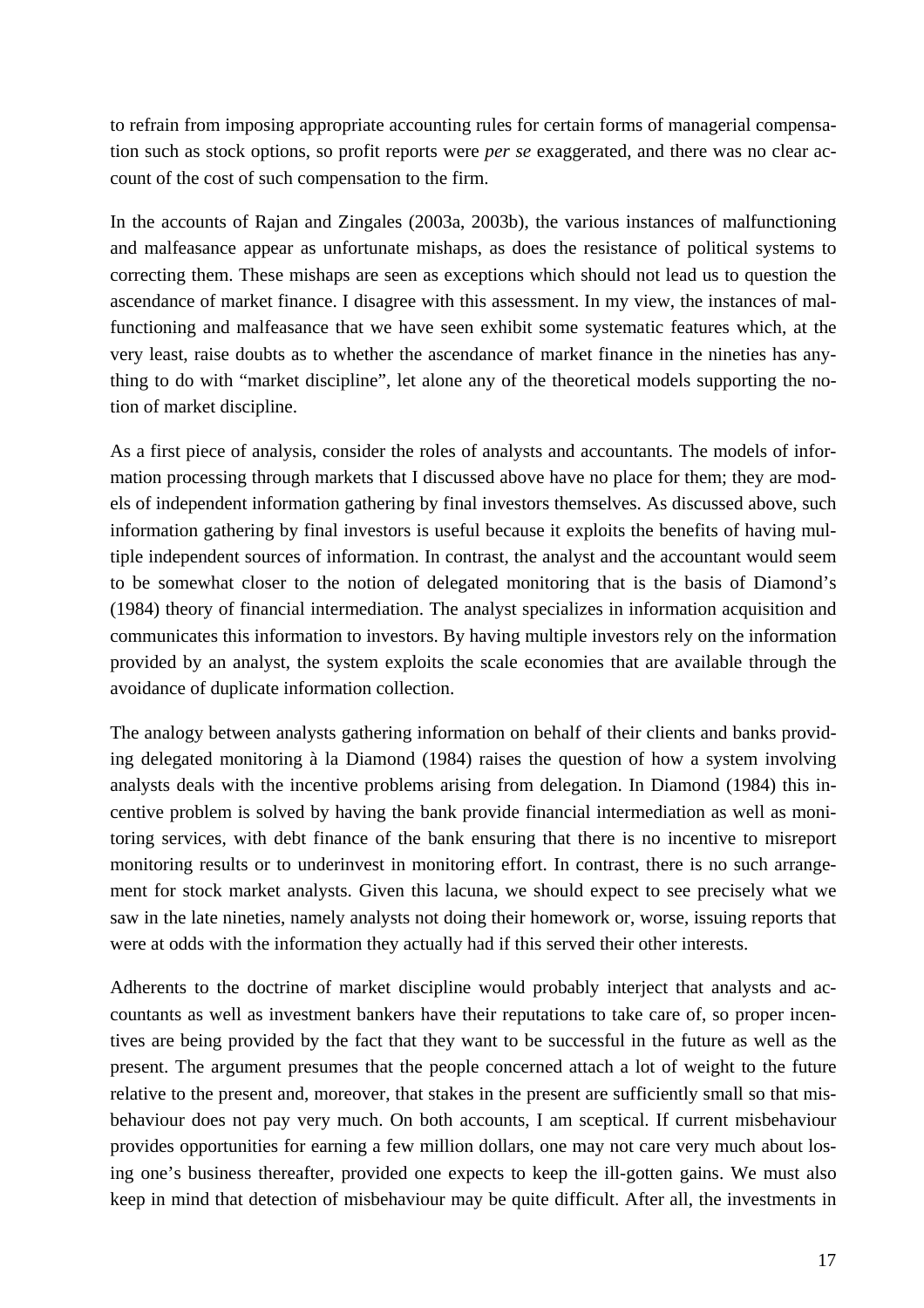question are risky, so the mere fact that things have turned sour does not provide evidence that the advice had been bad, let alone fraudulent. In this context we may point to the results of empirical research on investment funds that indicates that a fund's ability to acquire new clients is most influenced by return realizations in the immediate past; the fact that high return realizations may reflect risk-taking rather than competence does not seem to be treated as a cause for concern; where such neglect may lead is shown by the unhappy fate of LTCM.

Another observation to be studied concerns the nature and governance of executive compensation schemes that were introduced. As mentioned before, these schemes had little to do with the incentive schemes studied in theoretical models (Bebchuk and Fried 2004): First, they provided remuneration for positive returns that had nothing to do with managerial behaviour – and could be recognized as such. Second, these schemes provided ample scope for mishandling the allocation of effort across different dimensions, e.g., through cutting clearly measurable costs today at the expense of unmeasurable, but nonetheless real prospects for tomorrow. To the extent that the effects of cost cutting were presented in terms of profit growth effects rather than level effects, the resulting incentive distortion was even larger. Third, these schemes provided significant management participation in upside risks, but, given the scope for the timing of the exercise of options, they provided little participation in downside risks.

As for the governance of these schemes, they had of course been introduced on the initiative of incumbent management itself, and they ended up providing a source of significant enrichment. Transparency about the costs of these schemes to the companies in question was impeded by inappropriate accounting rules, maintained by the U.S. Congress at the insistence of managerial lobbies. To the extent that incumbent managements were able to manipulate profit reports and to influence accountants, investment bankers, and analysts, incentive schemes may actually have generated more effort to influence stock prices through these channels than through an improvement in actual business activities.

In earlier work (Hellwig 2000, 2001), I had questioned the relevance of the traditional paradigm for studying corporate governance mainly as a matter of contractual relations and of institutions providing final investors with sufficient information and control to make it worth their while to provide companies with money. Given the empirical observation that corporate management in market-oriented and in bank-dominated systems alike enjoy a significant degree of autonomy, I had suggested that the mentioned similarity in governance structures across systems might be more important than the apparent differences. For bank-dominated systems, I pointed to the fact that, in a system where managements of large corporations are by and large autonomous, being subject to little outside control, there is no reason to expect banks to act as "delegated monitors" on behalf of final investors rather than as defendants of managerial interests, hoping to participate in the spoils by providing investment banking services at a time when corporate executives with cash cows in their back yards were looking for mergers and acquisitions. At the time, I formulated this argument as a comment on the role of main banks in a bank-dominated system. The experience of the nineties suggests that the very same argument is relevant for understanding the role of market institutions, accountants, analysts, and investment bankers, in a market-oriented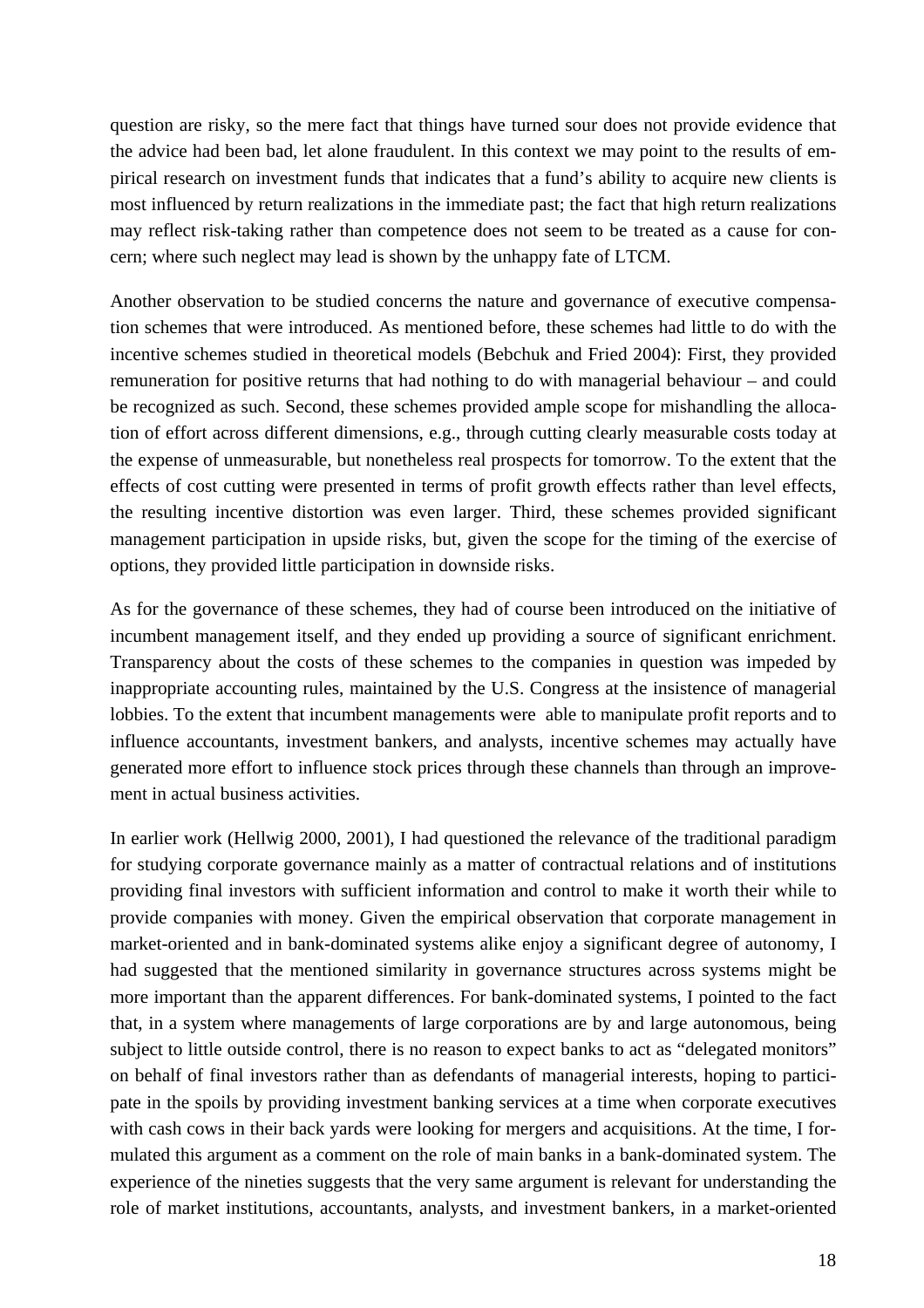system. This suspicion could make us pause and question our thinking about market discipline. Perhaps the market – just like any other institution – is just an instrument which corporate managers can use when it suits their purposes, as it so obviously did in the second half of the nineties. It certainly did not provide much discipline in that period.

However, we should recognize that the malfunctioning of institutions of the financial system that we have seen corresponds to what we should expect under financing structures involving significant elements of equity-like finance and the securitization of risks: Thus, a defined-contributions pension plan is subject to the standard agency problem of share finance; namely, the final investor bears the consequences of the fund managers' action. So in a trade-off between what contract theorists euphemistically call "private benefits", and the interests of the fund, the fund managers may have a tendency to pursue their own private benefits rather than the interests of the funds and its investors.

The increased incidence of this class of agency problems is a direct consequence of the move towards more equity finance and more securitized financial arrangements. Finding mechanisms for keeping these problems under control is essential to the viability of such arrangements in the future. However, we must keep in mind that although a system of supervision may seem foolproof by the standards of the day, if the stakes are high enough people will look for ways to get around them; and if enough people do so, they will find such ways. From this perspective, the instances of malfunctioning and malfeasance that we have seen should not have come as a surprise. Given the way the system evolved, they were bound to come. Moreover, if we think about modes of correction only in terms of the particular kinds of fraud and corruption that we have seen, the next round of problems is bound to come. We need to think about the problem as being endemic to a system in which the final investor foots the bill.

## **V. Concluding Remark**

The analysis of this paper indicates that "market discipline" is no more a panacea for the problems of information, incentives, and control in finance than the "main bank relation". Different arrangements have different advantages and disadvantages in terms of how they align incentives between entrepreneurs and managers, financial institutions, and final investors. The experience of the past decade has shown the pitfalls of excessive confidence in a poorly regulated regime of "market discipline", just as the experience of the years 1980–1995 taught about the pitfalls of excessive intermediated loan finance inducing the risk of a credit crunch or a banking crisis. Examining these episodes in parallel provides a wholesome warning against excessive enthusiasm about either "system". However, as one thinks about the implications to be drawn, one should also bear in mind that in the actual developments in the nineties, the rise of market rhetoric – in academic as well as political discussion – seems to have merely provided the background for a development that was driven more by the people and institutions whom market discipline was supposed to be controlling than by the people and institutions for whom such control was supposed to be beneficial.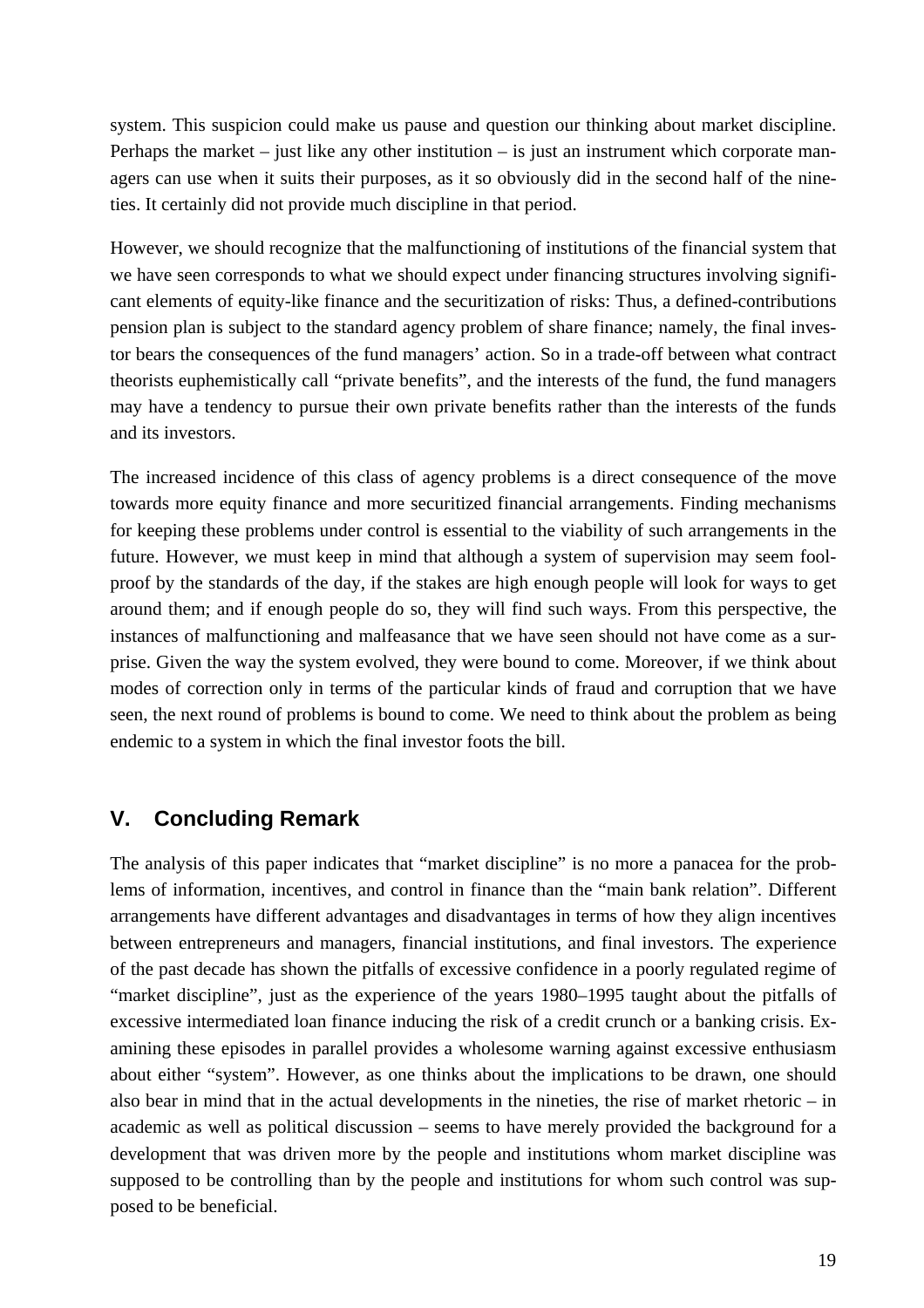#### **References**

- Allen, F. (1993) Stock Markets and Resource Allocation, in: Mayer, C./ Vives, X. (eds.): *Capital Markets and Financial Intermediation*, Cambridge University Press, Cambridge, 81-116.
- Allen, F. (2003), Discussion of 'Banks and Markets: The Changing Character of European Finance' by R. Rajan and L. Zingales, in: V. Gaspar, P. Hartmann, and O. Sleijpen (eds.), *Second ECB Central Banking Conference: The transformation of the European Financial System*, European Central Bank, Frankfurt, 169-172.
- Basel Committee on Banking Supervision (2004), *International Convergence of Capital Measurement and Capital Standards, A Revised Framework*, Bank for International Settlements, Basel.
- Bebchuk, L., and J. Fried (2004), Pay without Performance: The Unfulfilled Promise of Executive Compensation, Harvard University Press.
- Calomiris, C.W. (1998), Reducing Moral Hazard: Introduci65
- ng Market Signals into Banking Supervision, *Economic Perspectives*, US Information Agency.
- Calomiris, C.W. (1999), Market-Based Banking Supervision, *The Financial Regulator* 4, 33-36.
- Calomiris, C. W. and G. Gorton (1991), The Origins of Banking Panics, in: G. Hubbard (ed.), *Financial Markets and Financial Crises*, University of Chicago Press, Chicago, 109-173.
- Calomiris, C. W., and C.M. Kahn (1991), The Role of Demandable Debt in Structuring Optimal Banking Arrangements, *American Economic Review* 81, 497-513.
- Dennert, J. (1991), Insider Trading, *Kyklos* 44, 181-202.
- Diamond, D. (1984), Financial Intermediation and Delegated Monitoring, *Review of Economic Studies* 51, 193-414.
- Diamond, D. W., and P.H. Dybvig (1983), Bank Runs, Deposit Insurance, and Liquidity, *Journal of Political Economy* 91, 401-419.
- Diamond, D.W., and R.G. Rajan (2001), Liquidity Risk, Liquidity Creation and Financial Fragility, *Journal of Political Economy* 109, 287-327.
- Edwards, J., and K. Fischer (1994), *Banks, Finance, and Investment in Germany*, Cambridge University Press, Cambridge.
- Eichengreen, B., and R. Portes (1986), Debt and Default in the 1930's: Causes and Consequences, *European Economic Review* 30.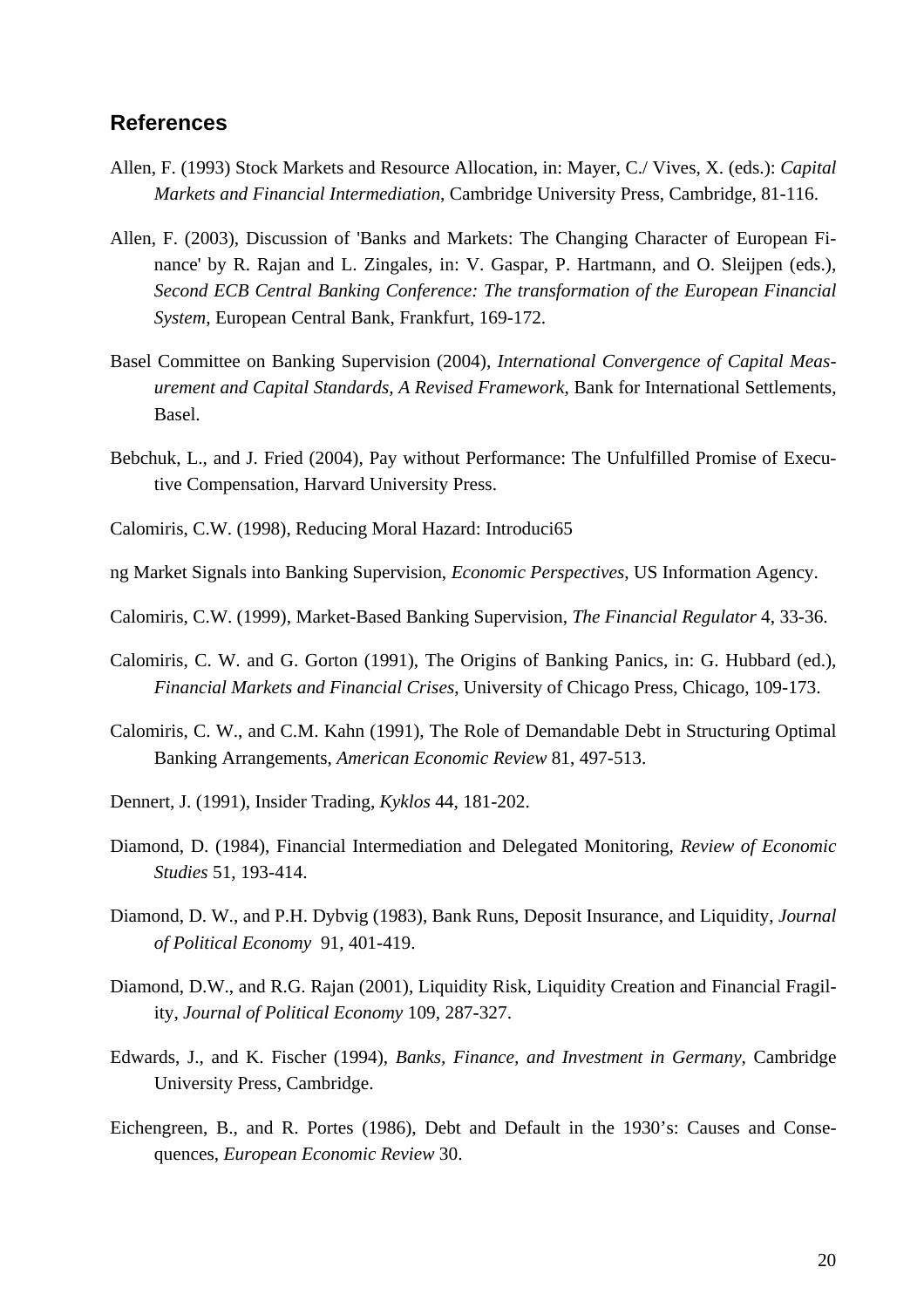- Flannery, M.J. (1998), Using Market Information in Prudential Bank Supervision: A Review of the U.S. Empirical Evidence, *Journal of Money, Credit and Banking* 30, 273-305.
- Gerschenkron, A. (1962), Economic Backwardness in Historical Perspective, Harvard University Press.
- Grossman, S. J. (1976), On the Efficiency of Competitive Stock Markets When Traders Have Diverse Information, *Journal of Finance* 31, 573-585.
- Grossman, S.J., and O. D. Hart (1980), Takeover Bids, the Free-Rider Problem, and the Theory of the Corporation, *Bell Journal of Economics* 11, 42-64.
- Grossman, S. J., and J.E. Stiglitz (1980), On the Impossibility of Informationally Efficient Markets, *American Economic Review* 70, 393-408.
- Hackethal, A., and R. H. Schmidt (1999), Financing Patterns: Measurement Concepts and Empirical Results, Discussion Paper No. 33, Working Paper Series: Finance and Accounting, University of Frankfurt.
- Hellwig, M.F. (1980), On the Aggregation of Information in Competitive Markets, *Journal of Economic Theory* 22, 477-498.
- Hellwig, M.F. (1998): Banks, Markets, and the Allocation of Risks in an Economy, *Journal of Institutional and Theoretical Economics* 154, 328-345.
- Hellwig, M.F. (2000), On the Economics and Politics of Corporate Finance and Corporate Control, in: Vives, X. (ed.): *Corporate Governance*, Cambridge University Press, Cambridge, 95-134.
- Hellwig, M.F. (2001), Corporate Governance and the Financing of Investment for Structural Change, in: Deutsche Bundesbank (ed.), *Investing Today for the World of Tomorrow · Studies on the Investment Process in Europe*, Springer Verlag, Berlin, Heidelberg, New York 2001, 201-224.
- Hellwig, M.F. (2003), Discussion of 'Banks and Markets: The Changing Character of European Finance' by R. Rajan and L. Zingales, in: V. Gaspar, P. Hartmann, and O. Sleijpen (eds.), *Second ECB Central Banking Conference: The transformation of the European Financial System*, European Central Bank, Frankfurt, 173-180.
- Holmström, B. (1979), Moral Hazard and Observability, Bell Journal of Economics.
- Holmström, B., and P..R. Milgrom (1991), Multitask Principal-Agent Analyses: Incentive Contracts, Asset Ownership, and Job Design, *Journal of Law, Economics, and Organization* 7 (suppl.), 24-52.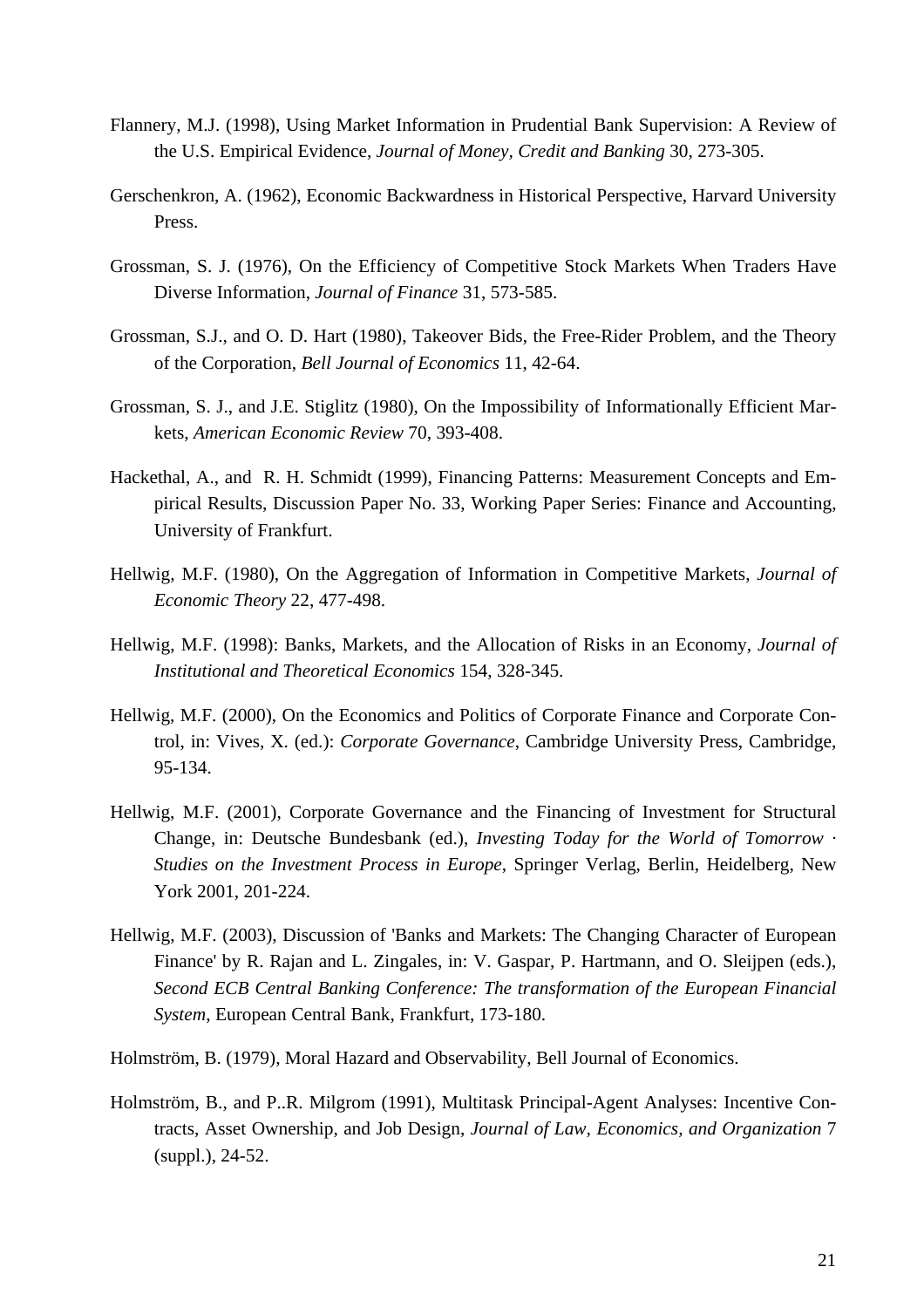- Holmström, B., and J. Tirole (1993), Market Liquidity and Performance Monitoring, *Journal of Political Economy* 101, 678-709.
- Hoshi, T., A. Kashyap, and D. Scharfstein (1990), The Role of Banks in Reducing Financial Distress in Japan, *Journal of Financial Economics* 27, 67-88.
- Hoshi, T., A. Kashyap, and D. Scharfstein (1990), Corporate Structure, Liquidity and Investment, *Quarterly Journal of Economics* 106, 33-60.
- Jensen, M. C., and K.J. Murphy (1990): Performance Pay and Top Management Incentives, *Journal of Political Economy* 98, 225-265.
- Jensen, M. C., and R.S. Ruback (1983): The Market for Corporate Control: The Scientific Evidence, *Journal of Financial Economics* 11, 5-50.
- Klingen, C., B. Weder, and J. Zettelmeyer (2004), How Private Creditors Fared in Emerging Debt Markets 1970 – 2000, Working Paper 04/13, International Monetary Fund, Washington.
- Kyle, A.S. (1989), Informed Speculation with Imperfect Competition, *Review of Economic Studies* 56, 317-355.
- La Porta, R., F. Lopez-de-Silanes, A. Shleifer, and R. Vishny (1997), Legal Determinants of External Finance, *Journal of Finance* 52, 1131-1150.
- La Porta, R., F. Lopez-de-Silanes, A. Shleifer, and R. Vishny (1998), Law and Finance, *Journal of Political Economy* 106, 1113-1155.
- Manne, A. (1965), Mergers and the Market for Corporate Control, *Journal of Political Economy* 73, 110-120.
- Mayer, C. (1988), New Issues in Corporate Finance, *European Economic Review* 32, 1167-1188.
- Parigi, B.M., J.C. Rochet, and X. Vives (2004), The Lender of the Last Resort: A  $21<sup>st</sup>$  Century Approach, Working Paper 298, European Central Bank, Frankfurt.
- Rajan, R.G., and L. Zingales (1998), Financial Dependence and Growth, *American Economic Review* 88, 559-586.
- Rajan, R.G., and L. Zingales (2003a), The Great Reversals: The Politics of Financial Development in the Twentieth Century, *Journal of Financial Intermediation* 69, 5-50.
- Rajan, R.G., and L. Zingales (2003b), Banks and Markets: The Changing Character of European Finance, in: V. Gaspar, P. Hartmann, and O. Sleijpen (eds.), *Second ECB Central Banking Conference: The transformation of the European Financial System*, European Central Bank, Frankfurt, 124-167.